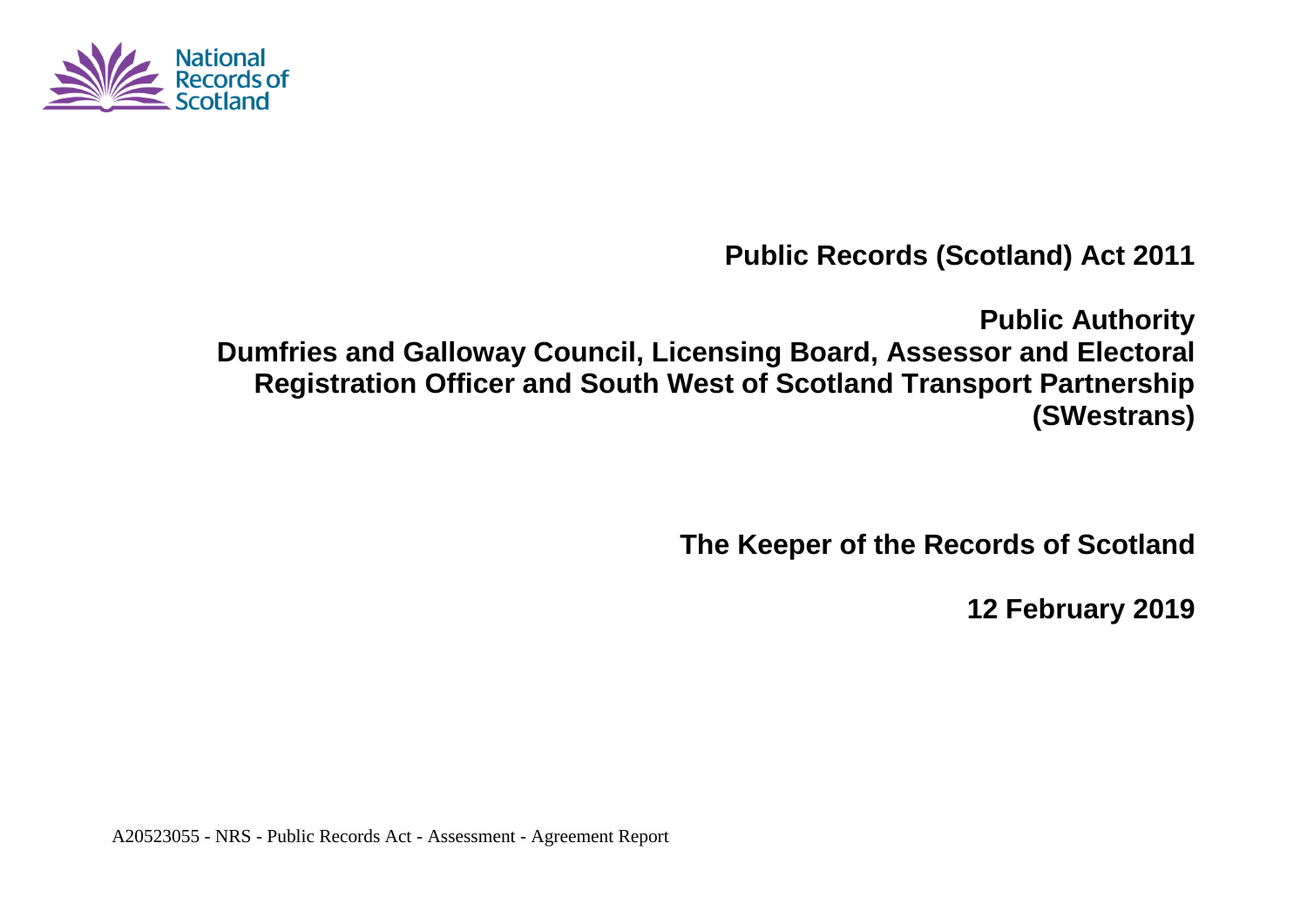#### **Assessment Report**

#### **Contents**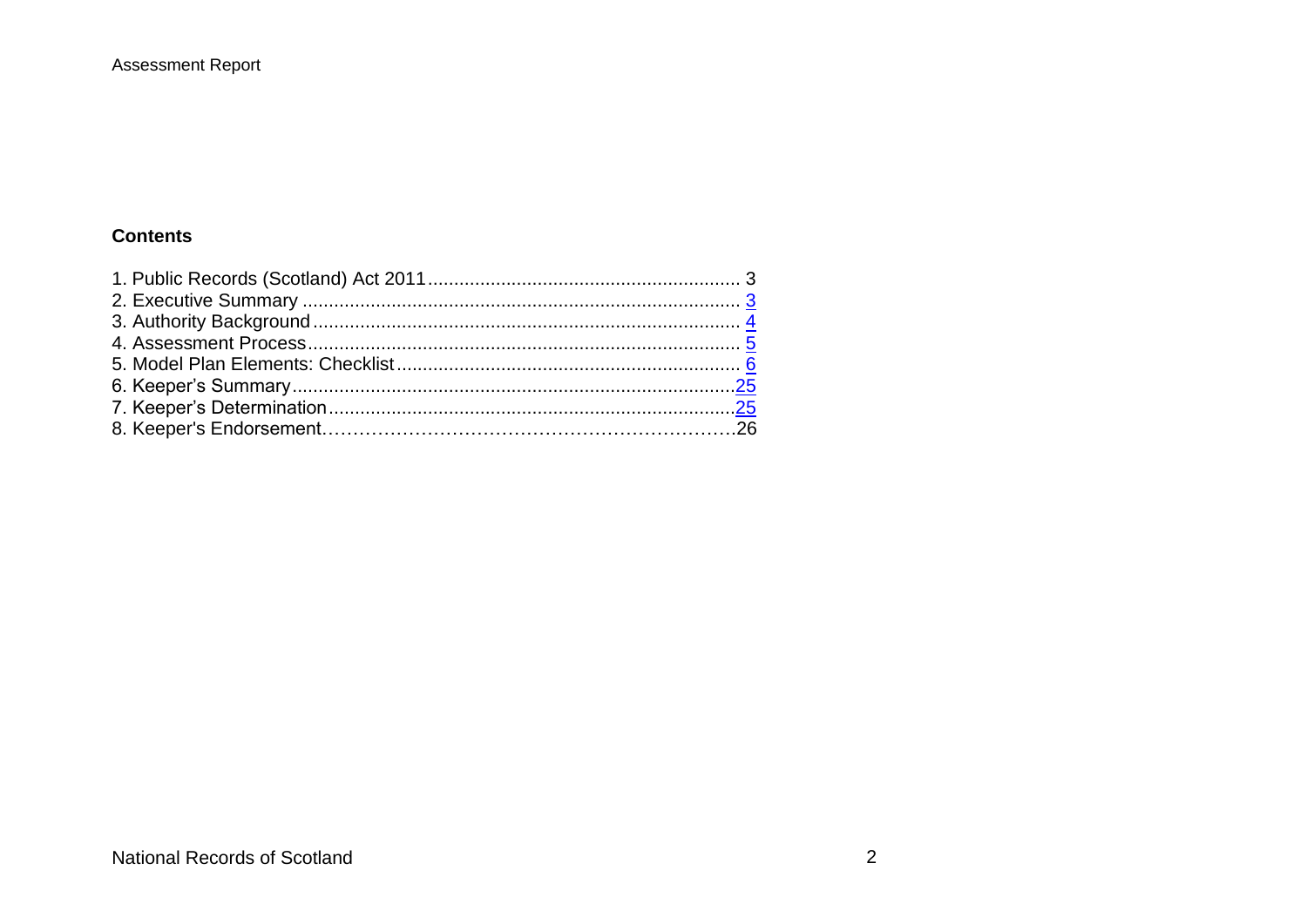### **1. Public Records (Scotland) Act 2011**

The Public Records (Scotland) Act 2011 (the Act) received Royal assent on 20 April 2011. It is the first new public records legislation in Scotland since 1937 and came fully into force on 1 January 2013. Its primary aim is to promote efficient and accountable record keeping by named Scottish public authorities.

The Act has its origins in *The Historical Abuse Systemic Review: Residential Schools and Children's Homes in Scotland 1950-1995* (The Shaw Report) published in 2007. The Shaw Report recorded how its investigations were hampered by poor record keeping and found that thousands of records had been created, but were then lost due to an inadequate legislative framework and poor records management. Crucially, it demonstrated how former residents of children's homes were denied access to information about their formative years. The Shaw Report demonstrated that management of records in all formats (paper and electronic) is not just a bureaucratic process, but central to good governance and should not be ignored. A follow-up review of public records legislation by the Keeper of the Records of Scotland (the Keeper) found further evidence of poor records management across the public sector. This resulted in the passage of the Act by the Scottish Parliament in March 2011.

The Act requires a named authority to prepare and implement a records management plan (RMP) which must set out proper arrangements for the management of its records. A plan must clearly describe the way the authority cares for the records that it creates, in any format, whilst carrying out its business activities. The RMP must be agreed with the Keeper and regularly reviewed.

### **2. Executive Summary**

This report sets out the findings of the Keeper's assessment of the RMP of [named public authority] by the Public Records (Scotland) Act 2011 Assessment Team following its submission to the Keeper on 16 August 2018*.*

The assessment considered whether the RMP of Dumfries and Galloway Council, Licensing Board, Assessor and Electoral Registration Officer and South West of Scotland Transport Partnership (SWestrans) was developed with proper regard to the 14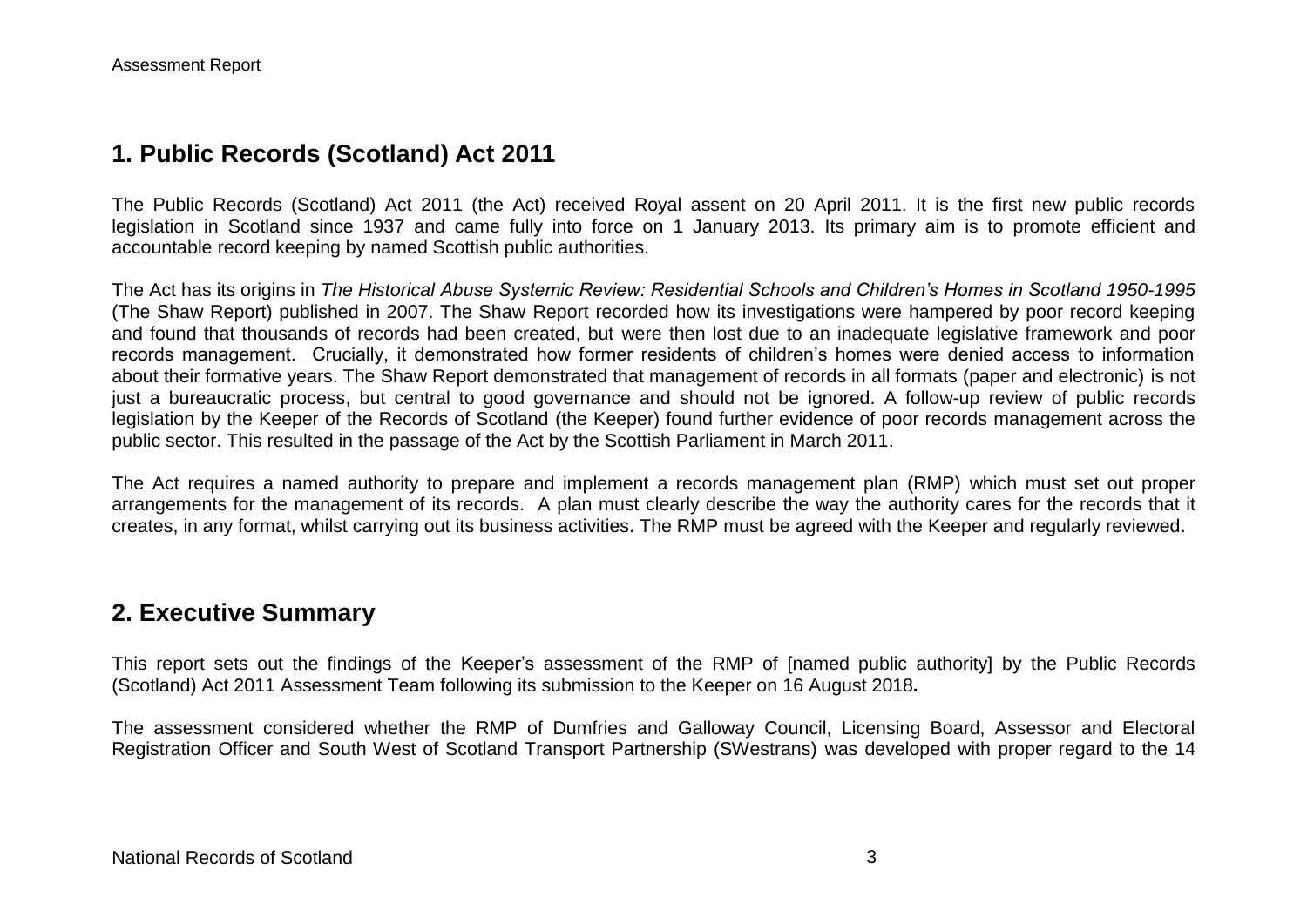elements of the Keeper's statutory Model Records Management Plan (the Model Plan) under section 8(3) of the Act, and whether in this respect it complies with it and the specific requirements of the Act.

The outcome of the assessment and the Keeper's decision on whether the RMP of Dumfries and Galloway Council, Licensing Board, Assessor and Electoral Registration Officer and South West of Scotland Transport Partnership (SWestrans) complies with the Act can be found under section 7 of this report with relevant recommendations.

# **3. Authority Background**

Dumfries and Galloway Council is a unitary authority which provides all local government services for the Dumfries and Galloway area. The Council Headquarters are located in Dumfries. There are 47 councillors.

Licensing is the responsibility of licensing boards under powers contained in the Licensing (Scotland) Act 2005. Local licensing boards have wide discretion to determine appropriate licensing arrangements according to local needs and circumstances and their own legal advice. Each local government area must have a licensing board. Dumfries and Galloway Licensing Board consists of 24 Board members divided into 4 districts.

Since the enactment of the Lands Valuation (Scotland) Act 1854, Assessors have been responsible for the valuation of all heritable properties for local taxation purposes within their respective valuation areas. Currently all rateable properties are shown in the Valuation Roll and domestic subjects are contained within the Council Tax List. These documents form the basis for levying nondomestic rates (Valuation Roll) and Council Tax (Council Tax Valuation Lists). Each of the 32 Councils within Scotland is a valuation authority and responsible for appointing an Assessor who must in turn compile and maintain a Valuation Roll and a Council Tax Valuation List.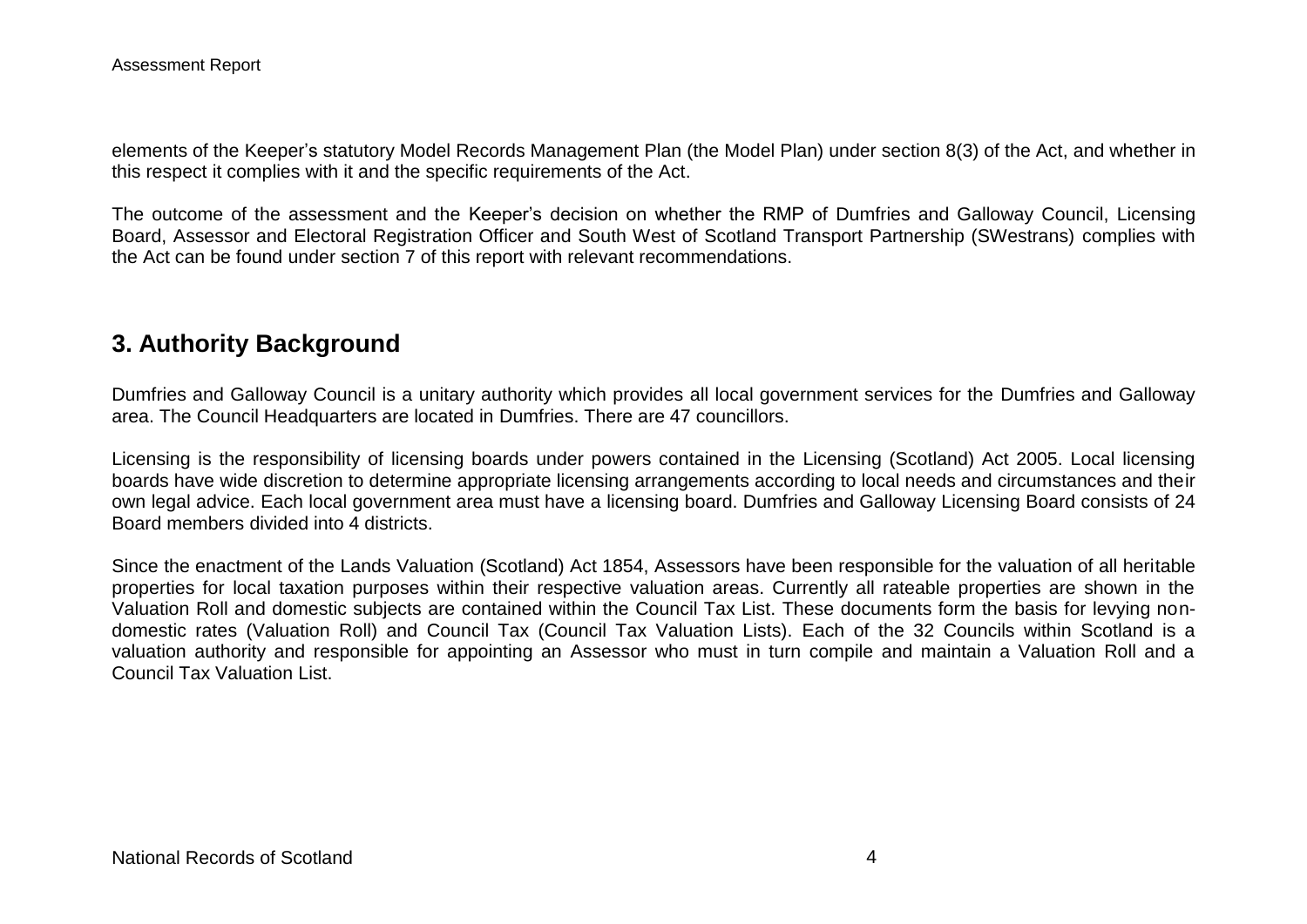Assessment Report

South West of Scotland Transport Partnership (SWestrans) is one of seven Regional Transport Partnerships in Scotland and covers an area contiguous within the boundaries of Dumfries and Galloway Council. The Partnership Board consists of five Councillor members and two external members, one from Scottish Enterprise and one from NHS Dumfries and Galloway.

### **4. Keeper's Assessment Process**

The RMP was assessed by the Public Records (Scotland) Act Assessment Team on behalf of the Keeper. Assessors used the checklist elements listed in section 5, to establish whether Dumfries and Galloway Council, Licensing Board, Assessor and Electoral Registration Officer and South West of Scotland Transport Partnership's (SWestrans) RMP was developed with proper regard to the elements of the Model Plan and is compliant with the Act. The assessment also considered whether there was sufficient supporting evidence of such compliance.

#### **Key:**

| The Keeper agrees this<br>element of an<br>authority's plan. | The Keeper agrees this<br>element of an authority's<br>plan as an 'improvement<br>model'. This means that<br>he is convinced of the<br>authority's commitment to<br>closing a gap in<br>provision. He will request<br>that he is updated as | There is a serious<br>gap in provision<br>for this element<br>with no clear<br>explanation of how<br>this will be<br>addressed. The<br>Keeper may<br>choose to return |
|--------------------------------------------------------------|---------------------------------------------------------------------------------------------------------------------------------------------------------------------------------------------------------------------------------------------|-----------------------------------------------------------------------------------------------------------------------------------------------------------------------|
|                                                              | work on this element<br>progresses.                                                                                                                                                                                                         | the RMP on this<br>basis.                                                                                                                                             |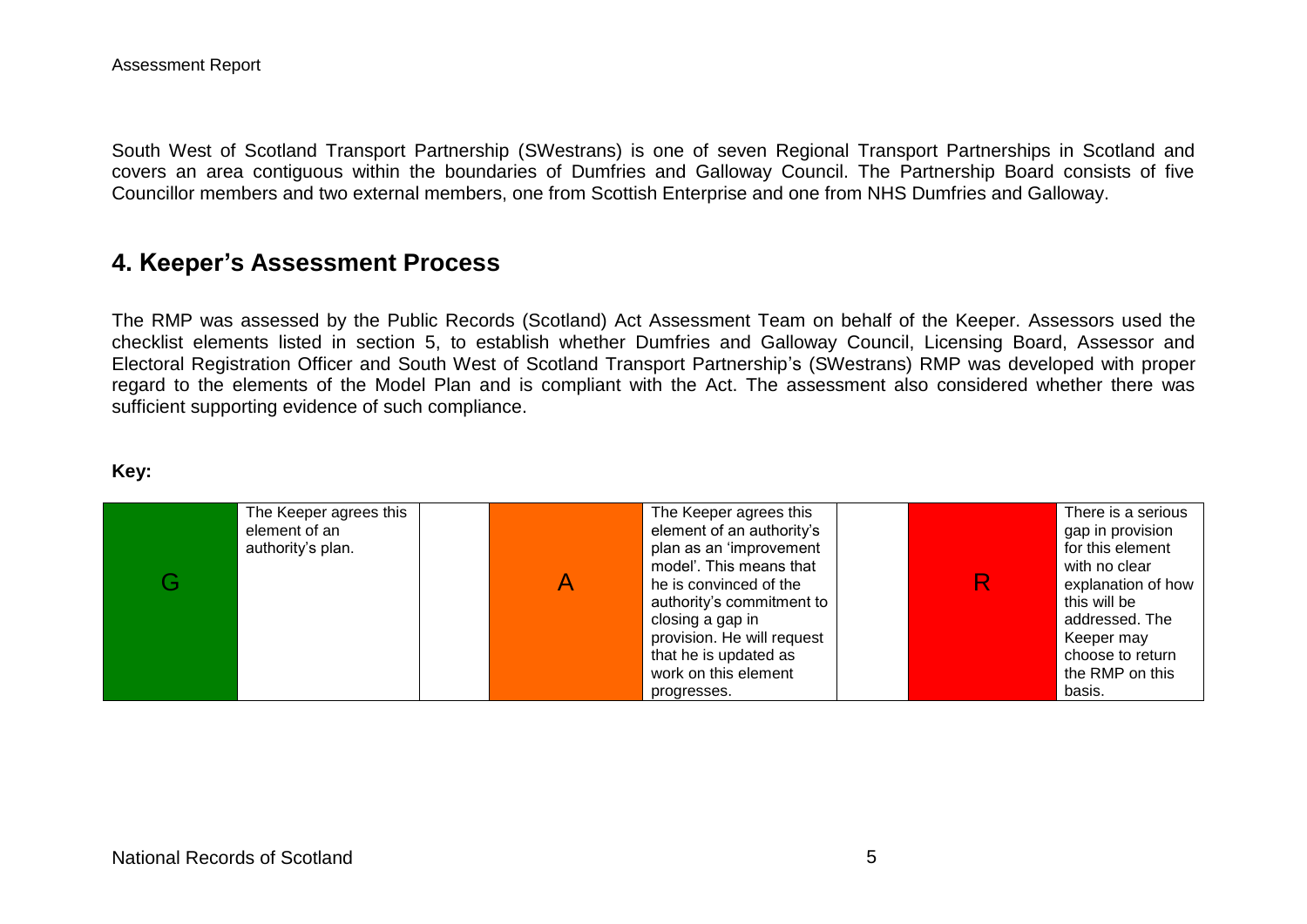# **5. Model Plan Elements: Checklist**

| <b>Element</b>                                | <b>Present</b> | <b>Evidence</b> | <b>Notes</b>                                                                                                                                                                                                                                                                                                                                                                                                                                                        |
|-----------------------------------------------|----------------|-----------------|---------------------------------------------------------------------------------------------------------------------------------------------------------------------------------------------------------------------------------------------------------------------------------------------------------------------------------------------------------------------------------------------------------------------------------------------------------------------|
| 1. Senior<br>Officer<br>Compulsory<br>element | G              | G               | The Records Management Plan (RMP) of Dumfries and Galloway Council, Dumfries<br>and Galloway Licensing Board, the Assessor and Electoral Registration Officer<br>(ERO) for Dumfries and Galloway and South West of Scotland Transport<br>Partnership (SWestrans) (hereafter referred to as 'the Council' for ease of reference)<br>identifies Lorna Meahan, Director of Corporate Services, as the individual with<br>senior responsibility for records management. |
|                                               |                |                 | The covering letter accompanying the RMP from Ms Meahan states that the RMP is<br>a full voluntary re-submission under Section 5(6) of the Public Records (Scotland)<br>Act 2011.                                                                                                                                                                                                                                                                                   |
|                                               |                |                 | The RMP is also accompanied by another letter from Ms Meahan (evidence 001)<br>which states that the RMP has been amended to provide updates on the current<br>provisions within the Council and the other public authorities listed above and<br>confirms her strategic responsibility for records management.                                                                                                                                                     |
|                                               |                |                 | Page 6 of the Records Management Policy (evidence 002) also confirms that the<br>Director of Corporate Services has senior management responsibility for records<br>management. The Policy also states that the Director of Corporate Services acts as<br>the Council's Senior Information Risk Owner (SIRO).                                                                                                                                                       |
|                                               |                |                 | The Keeper agrees that the Council has identified an appropriate individual to take<br>senior management responsibility for records management as required by the<br>Public Records (Scotland) Act 2011.                                                                                                                                                                                                                                                            |
| 2. Records                                    | G              | G               | The RMP identifies Lindsay Turpie, Records and Information Management Officer,                                                                                                                                                                                                                                                                                                                                                                                      |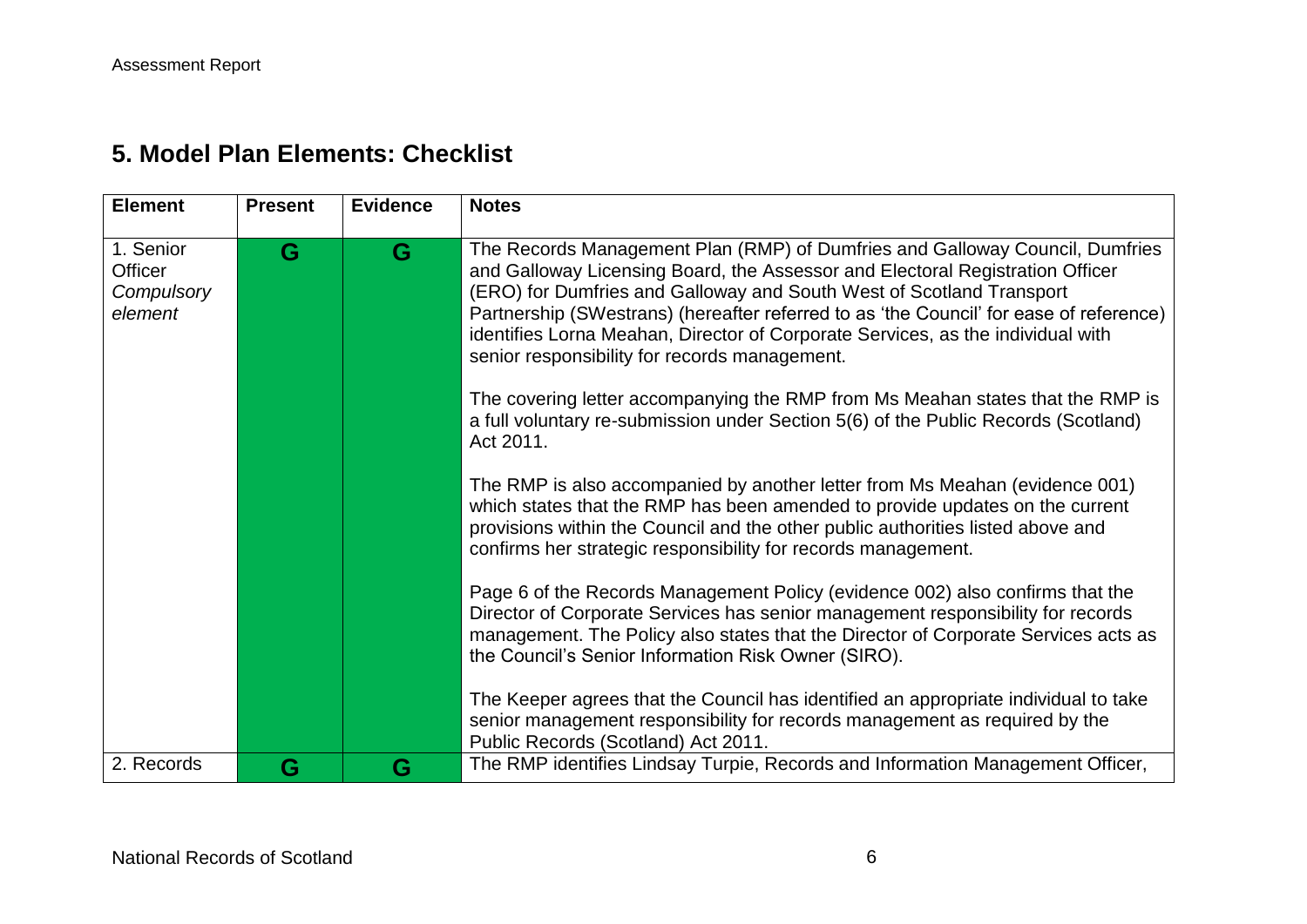| Manager<br>Compulsory |  | as the individual with day-to-day operational responsibility for records management.<br>The RMP also specifically states that she is responsible for the management of the                                                                                                                                                                 |
|-----------------------|--|--------------------------------------------------------------------------------------------------------------------------------------------------------------------------------------------------------------------------------------------------------------------------------------------------------------------------------------------|
| element               |  | records of all of the authorities covered in the common RMP.                                                                                                                                                                                                                                                                               |
|                       |  | Ms Turpie's appointment to this role is confirmed in the covering letter from the<br>Director of Corporates Services (evidence 001) (see Element 1) which was<br>submitted along with the RMP.                                                                                                                                             |
|                       |  | Page 6 of the Records Management Policy (evidence 002) also confirms that the<br>Records and Information Officer has day-to-day operational responsibility for<br>records management.                                                                                                                                                      |
|                       |  | Ms Turpie's Job Description and Person Specification (evidence 003) has also been<br>provided. This clearly shows that she has responsibility for ensuring compliance with<br>the Public Records (Scotland) Act 2011. A key part of this role is raising the profile<br>of records and information management across the Council.          |
|                       |  | A letter from the Clerk to the Dumfries and Galloway Licensing Boards has been<br>submitted (evidence 039). This states that the Licensing Boards agree to comply<br>with the common RMP and associated policies and procedures as well as agreeing<br>to have their records managed by the Records and Information Management<br>Officer. |
|                       |  | A similar letter from the Assessor and ERO has been received (evidence 040)<br>confirming that it agrees to comply with the requirements of the common plan and<br>that the Records and Information Management Officer is responsible for the<br>management of its records.                                                                |
|                       |  | A similar letter from the Lead Officer of SWestrans was submitted prior to the<br>submission of the RMP.                                                                                                                                                                                                                                   |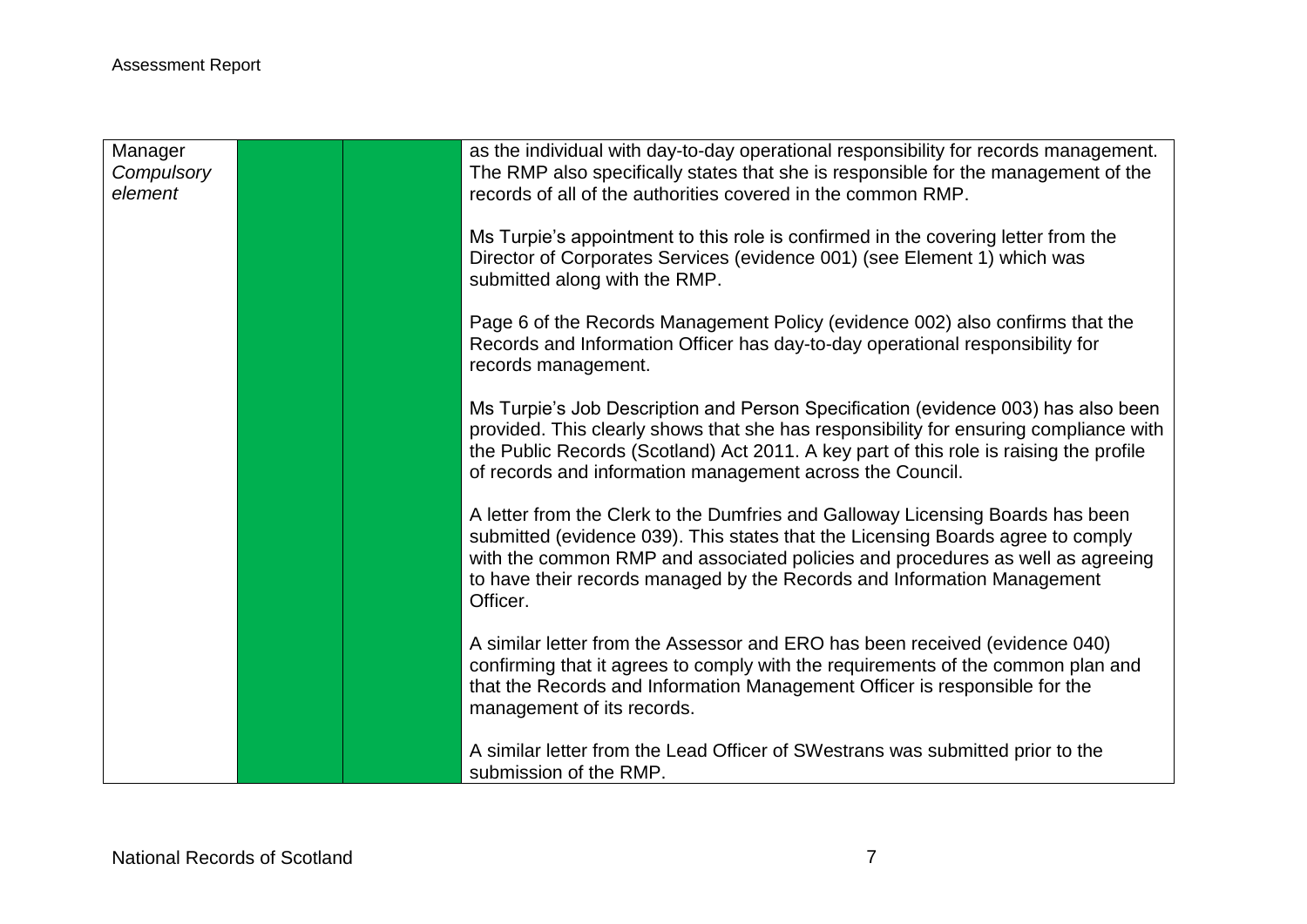|                                    |   |   | The Keeper agrees that an appropriate individual has been identified to take day-to-<br>day operational responsibility for records management for the authorities covered by<br>the common RMP.                                                                                                                                                                                                                                                                                                                                                              |
|------------------------------------|---|---|--------------------------------------------------------------------------------------------------------------------------------------------------------------------------------------------------------------------------------------------------------------------------------------------------------------------------------------------------------------------------------------------------------------------------------------------------------------------------------------------------------------------------------------------------------------|
| 3. Policy<br>Compulsory<br>element | G | G | The RMP states that 'The Council is committed to establishing and maintaining<br>good record keeping practices which meet business needs, comply with legal,<br>statutory and regulatory obligations and demonstrate transparency and<br>accountability to all its stakeholders'.                                                                                                                                                                                                                                                                            |
|                                    |   |   | In order to achieve this, the Council has produced and submitted their Records<br>Management Policy, version 3.0 approved on 14 September 2017 by the Policy and<br>Resources Committee (evidence 002). The Policy acknowledges that records are<br>one of the Council's most vital assets and that it applies to all records irrespective of<br>medium or format. It also applies to all staff, Elected Members, volunteers and third<br>parties who create and capture records relating to the functions of the public<br>authorities listed in Element 1. |
|                                    |   |   | The Policy (page 4) also outlines the importance of and benefits to be gained from<br>effective records management, such as more informed decision making and quicker<br>retrieval of information.                                                                                                                                                                                                                                                                                                                                                           |
|                                    |   |   | The Policy (page 5) outlines the Council's Records Management Programme which<br>includes the implementation of a classification scheme and retention schedules and<br>identification and protection for vital records. The Programme also contains a<br>commitment to implement an Electronic Document and Records Management<br>System (EDRMS) which is anticipated to assist with the delivery of the requirements<br>of the Policy.                                                                                                                      |
|                                    |   |   | The Policy (pages 6 and 7) describe the roles and responsibilities for complying with<br>the described records management requirements, including the responsible officer's                                                                                                                                                                                                                                                                                                                                                                                  |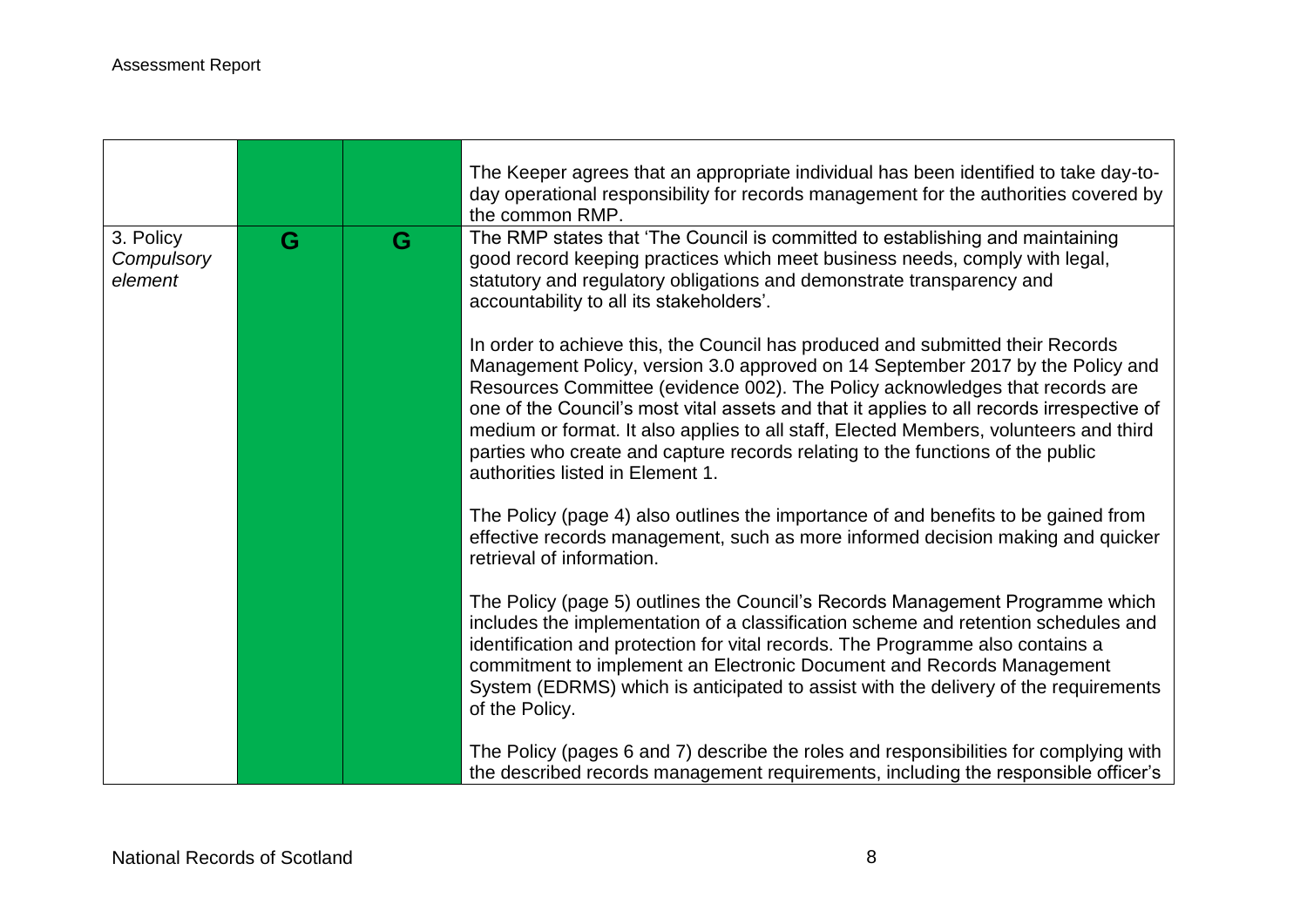|                               |              |   | identified in Elements 1 and 2.                                                                                                                                                                                                                                                                                                                                                                                                                                                                                            |
|-------------------------------|--------------|---|----------------------------------------------------------------------------------------------------------------------------------------------------------------------------------------------------------------------------------------------------------------------------------------------------------------------------------------------------------------------------------------------------------------------------------------------------------------------------------------------------------------------------|
|                               |              |   | Page 8 of the Policy describes the Council's commitment to providing staff with<br>training. New staff are made aware of this policy and other related information<br>governance policies at induction. The Council has developed e-Learning modules<br>for records management and retention schedules. Screenshots have been supplied<br>showing the format of these modules (evidence 008 and 024). The Keeper<br>commends this strong commitment to making staff aware of their records<br>management responsibilities. |
|                               |              |   | The RMP states that the Policy is published along with other records management<br>policies, procedures and guidance in the Records Management Toolbox on the<br>Council's intranet. A screenshot has been supplied (evidence 025) showing the<br>availability of the Policy and other information governance documents.                                                                                                                                                                                                   |
|                               |              |   | The Keeper agrees that the Council has an operational records management policy<br>statement which staff are able to access.                                                                                                                                                                                                                                                                                                                                                                                               |
| 4. Business<br>Classification | $\mathbf{A}$ | G | The Council has created a three-level Business Classification Scheme (BCS) which<br>is arranged around its business functions. The Keeper considers a functional BCS<br>to be currently best practice as these are more likely to be more robust in the event<br>of any re-organisation. Below the top level functions the BCS is arranged by activity<br>and transaction. The BCS has been submitted (evidence 004). It includes the<br>records of Licensing Board, Assessor and ERO and SWestrans activities.            |
|                               |              |   | The use of the BCS is governed by the Council's BCS Policy (evidence 005). The<br>Policy describes what a BCS is and explains the benefits of its use. The Policy also<br>confirms the use of the BCS as a structure for the development and implementation<br>of an EDRMS.                                                                                                                                                                                                                                                |
|                               |              |   | A screenshot has been supplied (evidence 025) showing the availability to staff of                                                                                                                                                                                                                                                                                                                                                                                                                                         |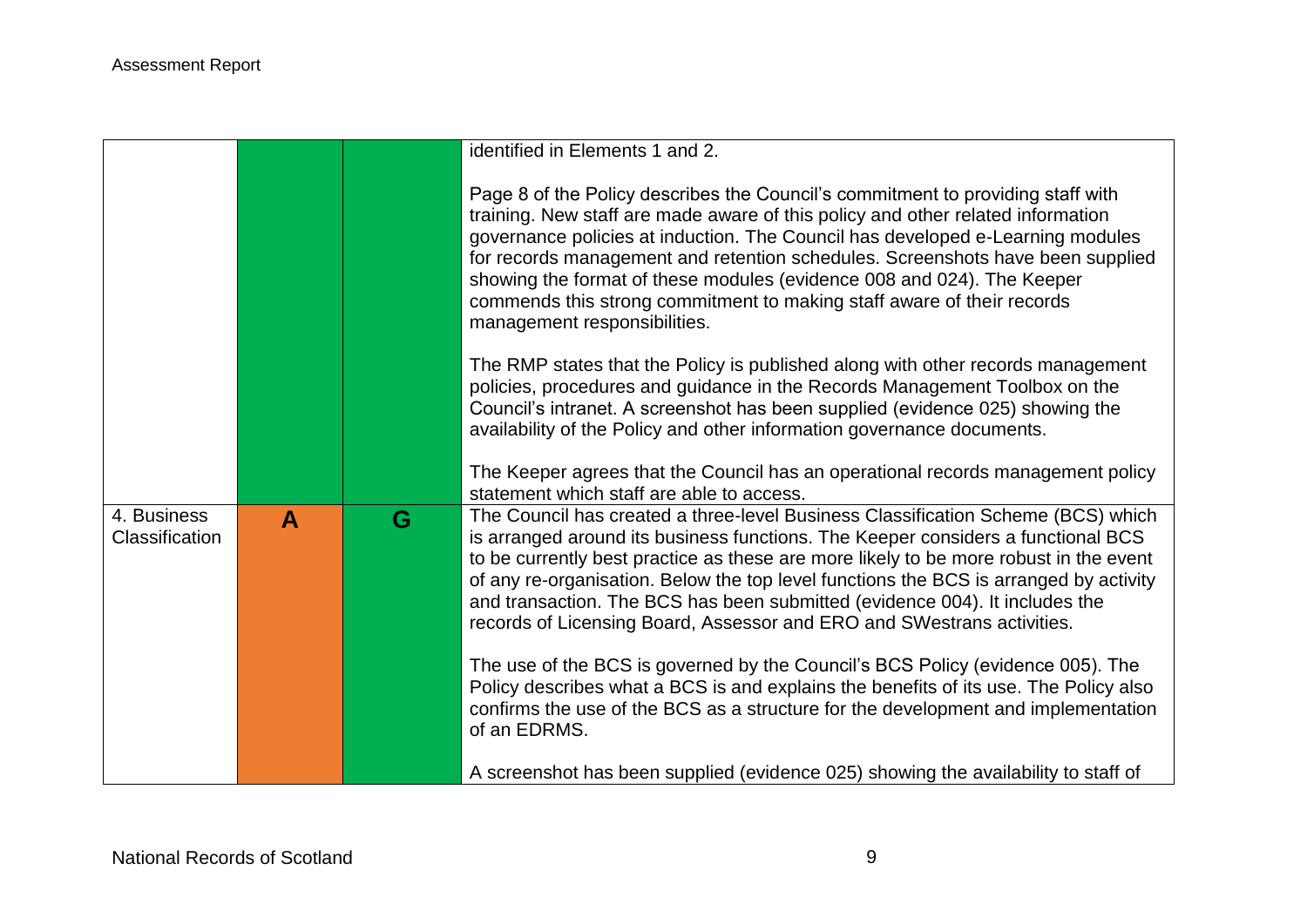|                          |   |   | the BCS, the BCS Policy and other information governance documents.                                                                                                                                                                                                                                                                                                                                                                                                                                                                                                                                                                                                                                                                                                                                                                                                                                                                                              |
|--------------------------|---|---|------------------------------------------------------------------------------------------------------------------------------------------------------------------------------------------------------------------------------------------------------------------------------------------------------------------------------------------------------------------------------------------------------------------------------------------------------------------------------------------------------------------------------------------------------------------------------------------------------------------------------------------------------------------------------------------------------------------------------------------------------------------------------------------------------------------------------------------------------------------------------------------------------------------------------------------------------------------|
|                          |   |   | The RMP states that the BCS has not been implemented across the Council's<br>shared drives. The Council are currently undertaking a project to implement<br>SharePoint 2016 as an EDRMS. This will include additional records<br>management functionality through an add-on provided by a third party. The<br>RMP states that the BCS will be used to underpin the design of the EDRMS.<br>The RMP states that the SharePoint 2016 infrastructure has been built on the<br>Council's servers and the third party software has been installed and<br>configured. Work to pilot the EDRMS prior to it being rolled out across the rest<br>of the organisation is ongoing. Screenshots of the Pentana corporate<br>reporting system have been submitted (evidence 041). This shows that the<br>Council is aiming for full implementation of the EDRMS by the end of<br>December 2019. The Keeper requests that he is kept informed of the progress<br>of this work. |
|                          |   |   | The Keeper can agree this Element on an 'improvement model' basis. This<br>means that the authority has identified a gap in provision (the lack of a fully<br>implemented BCS) and has evidenced how it intends to close this gap. This<br>agreement is dependent upon the Keeper being kept informed on the progress<br>of work to close the identified gap.                                                                                                                                                                                                                                                                                                                                                                                                                                                                                                                                                                                                    |
| 5. Retention<br>schedule | A | G | The RMP states that the Council's retention schedules have been based on the<br>Scottish Council on Archives Records Retention Schedules (SCARRS). They were<br>also developed with input from individual services and also from the Council<br>Archivist. The Keeper recognises that SCARRS is an appropriate tool upon which to<br>build an authority's retention schedules and commends the inclusion of staff from<br>local business areas in developing these as this is likely to result in a stronger<br>business tool.                                                                                                                                                                                                                                                                                                                                                                                                                                   |
|                          |   |   | The retention schedules are arranged in line with the functions of the Council and                                                                                                                                                                                                                                                                                                                                                                                                                                                                                                                                                                                                                                                                                                                                                                                                                                                                               |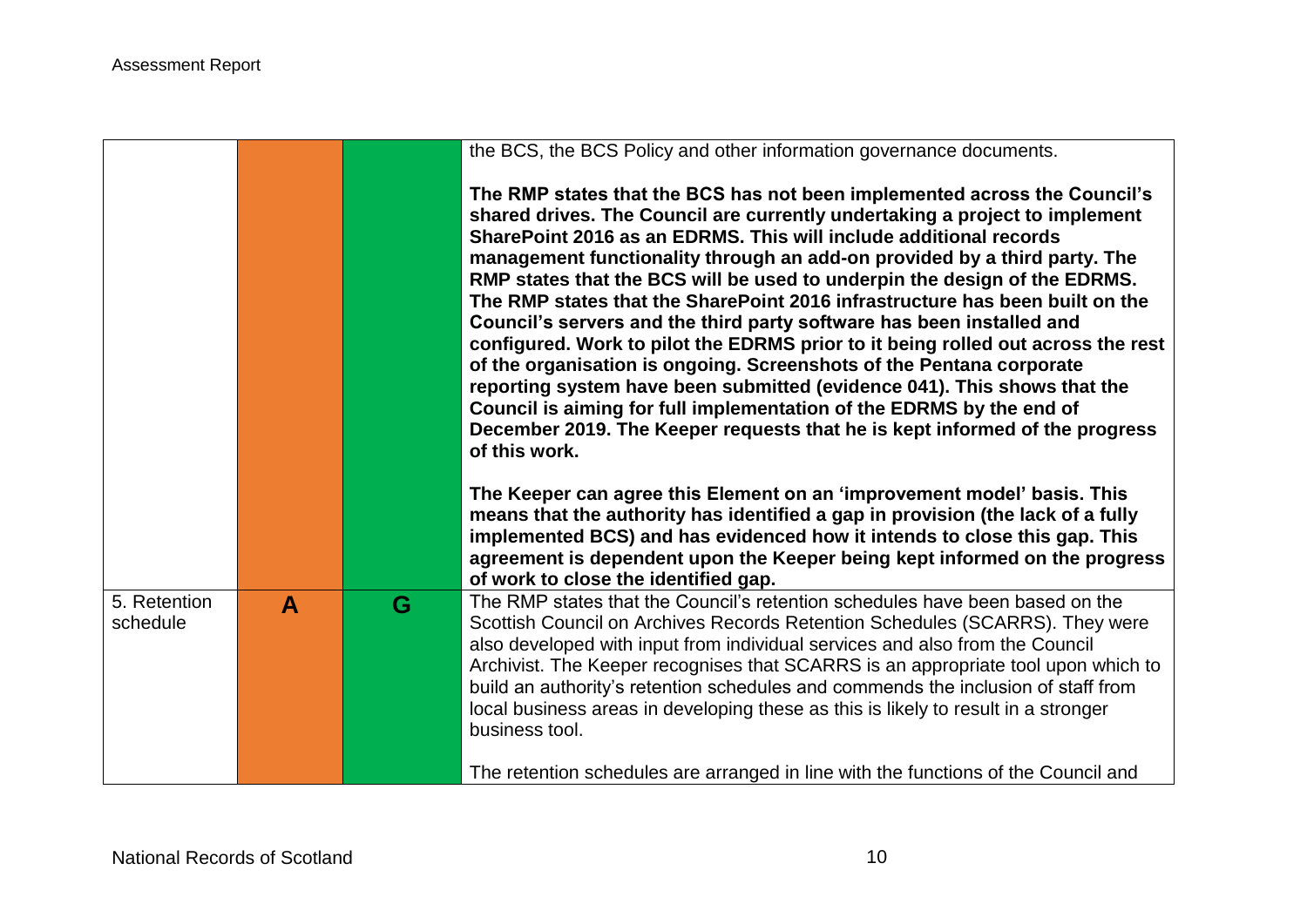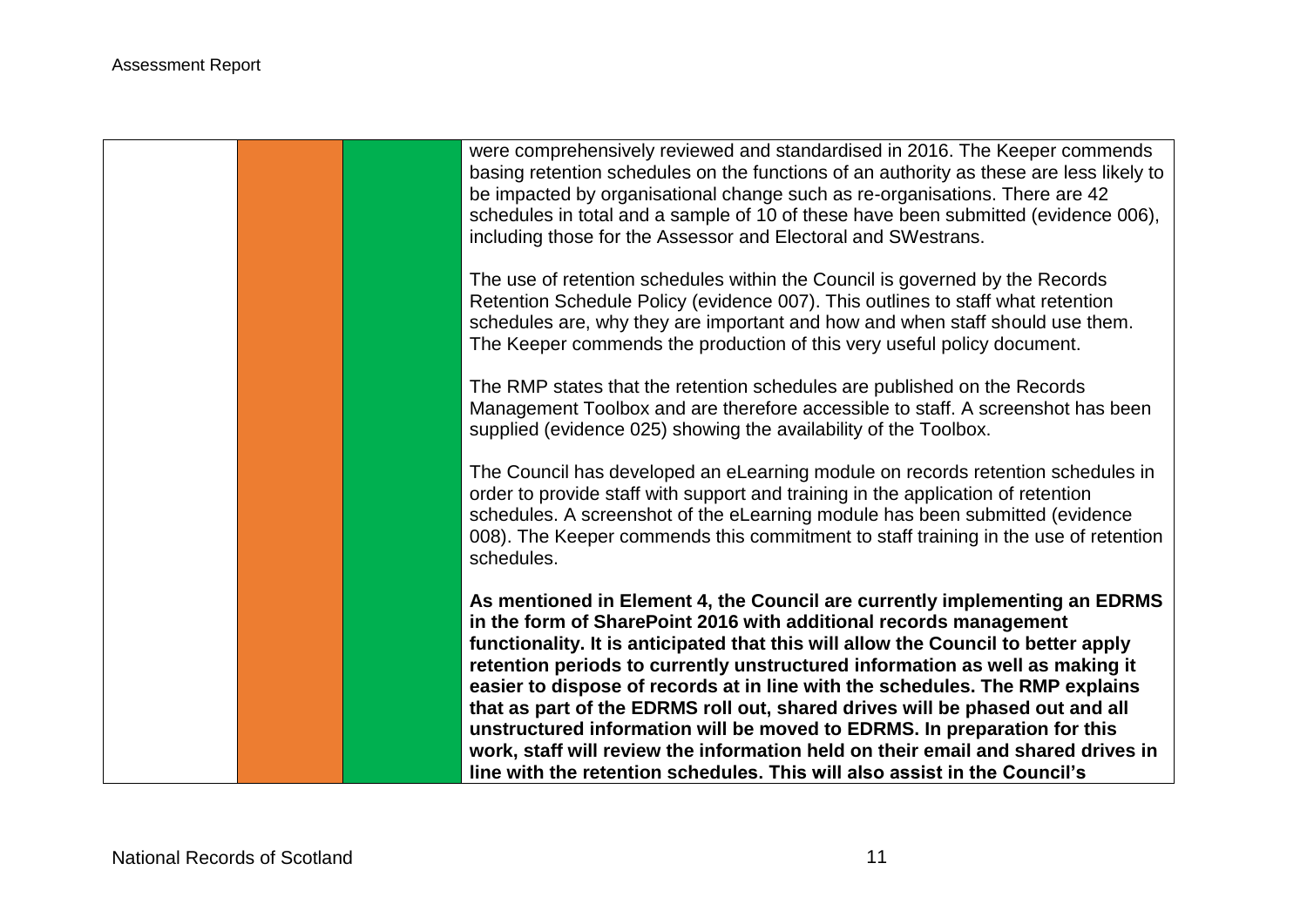|                                                         |   |   | rationalisation and Smarter Working programme. Screenshots of the Pentana<br>corporate reporting system have been submitted (evidence 041). This shows<br>that the Council is aiming for full implementation of the EDRMS by the end of<br>December 2019. The Keeper requests that he is kept informed of the progress<br>of this work.<br>The Keeper can agree this Element on an 'improvement model' basis. This<br>means that the authority has identified a gap in provision (the implementation<br>of retention schedules as part of the project to develop and roll out the<br>EDRMS) and has evidenced how it intends to close this gap. This agreement<br>is dependent upon the Keeper being kept informed on the progress of work to<br>close this gap. |
|---------------------------------------------------------|---|---|------------------------------------------------------------------------------------------------------------------------------------------------------------------------------------------------------------------------------------------------------------------------------------------------------------------------------------------------------------------------------------------------------------------------------------------------------------------------------------------------------------------------------------------------------------------------------------------------------------------------------------------------------------------------------------------------------------------------------------------------------------------|
| 6. Destruction<br>Arrangements<br>Compulsory<br>element | G | G | The RMP states that the Council recognises the importance of the secure<br>destruction of redundant information and that proper destruction arrangements allow<br>the Council to retain records only for as long as they are required. The Council has<br>also created a Records Destruction Arrangements Policy (evidence 009) which<br>details the procedures for the secure destruction of records and information. The<br>Policy is available on the Records Management Toolbox and a screenshot has been<br>supplied showing its location (evidence 025). The procedures are as follows:                                                                                                                                                                    |
|                                                         |   |   | <b>Paper (on-site) –</b> The Council has described its arrangements for the destruction of<br>paper records. All records must be destroyed in line with the requirements of the<br>retention schedules. The Council engages two contractors to securely dispose of<br>paper records (Restore Data Shred and Shred-It). Secure consoles for confidential<br>waste are available in Council premises and these are regularly uplifted and<br>securely destroyed. A sample destruction certificate has been submitted (evidence<br>010) showing that these procedures are operational.                                                                                                                                                                              |
|                                                         |   |   | Paper (off-site) - The Council maintains an off-site records store for semi-current<br>records. To govern the transfer of records to the store, the Council has created a                                                                                                                                                                                                                                                                                                                                                                                                                                                                                                                                                                                        |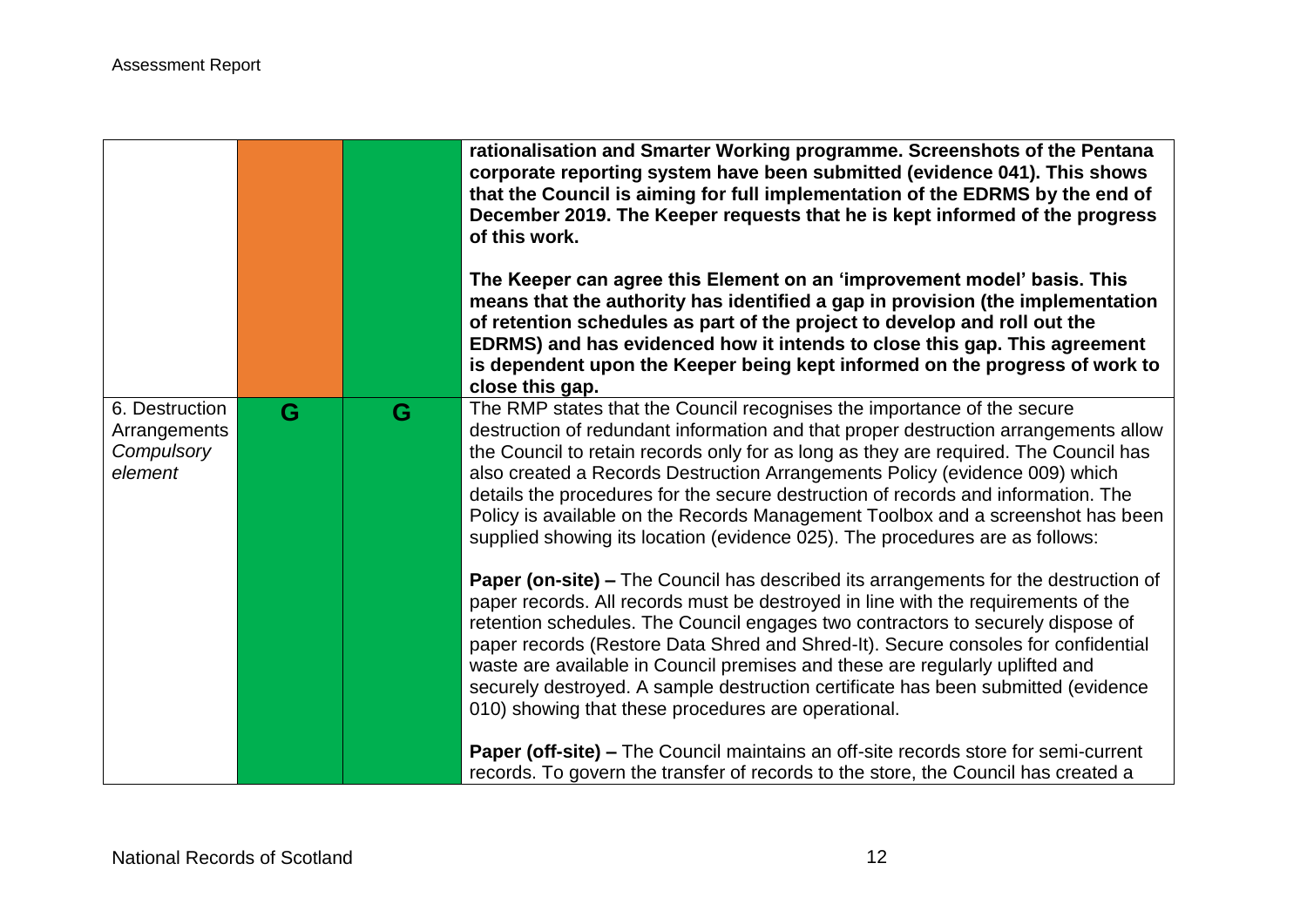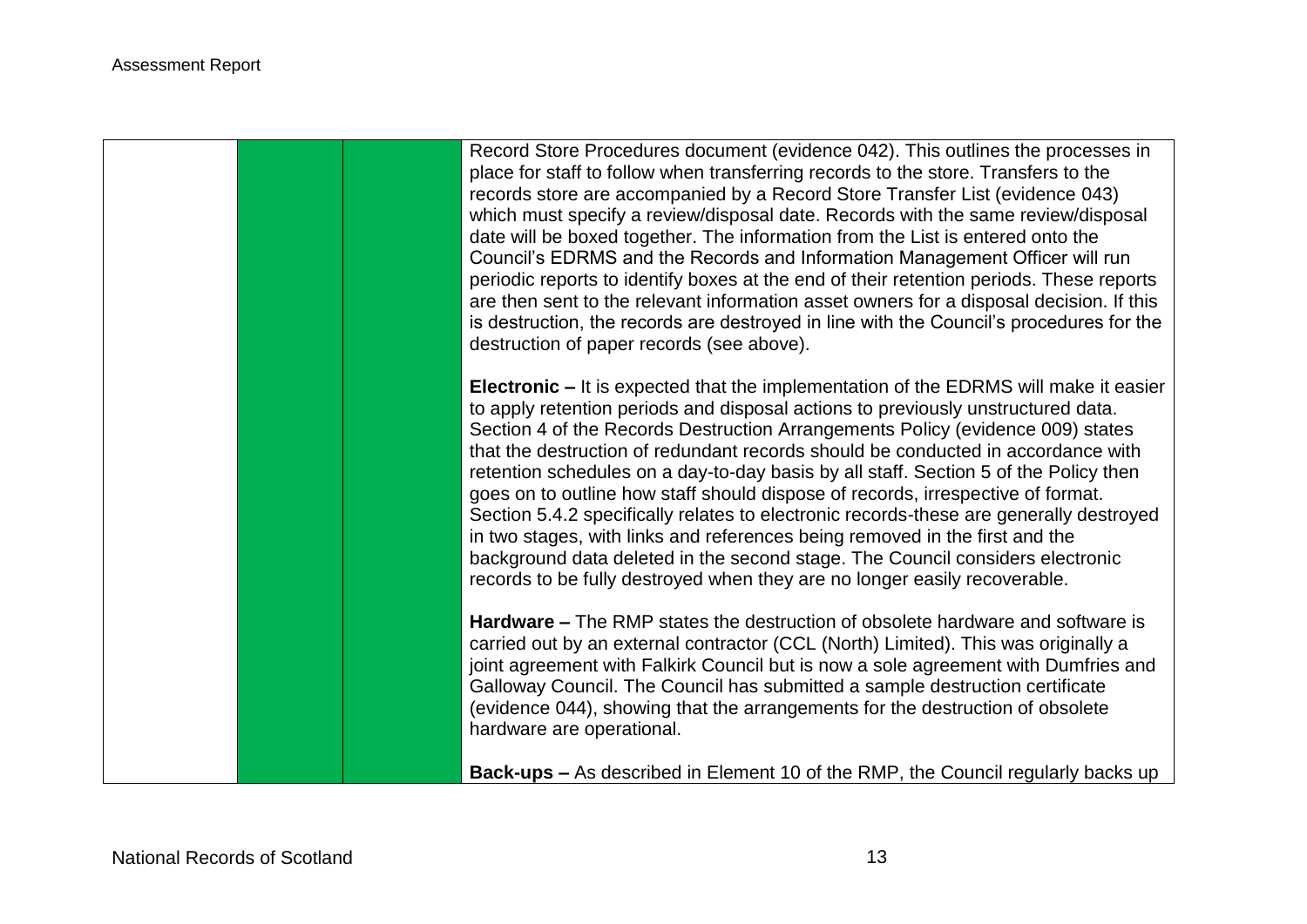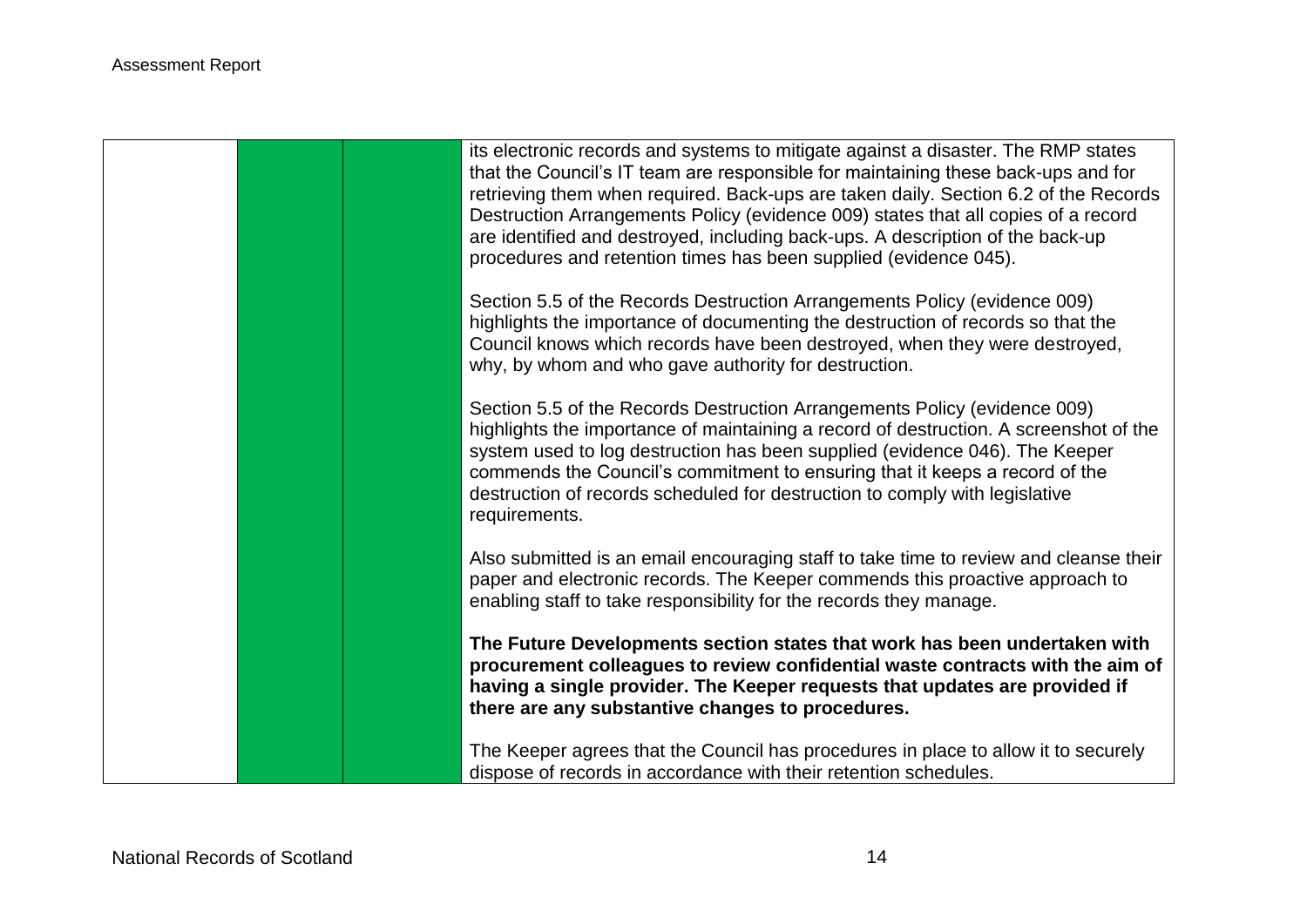| 7. Archiving<br>and Transfer<br>Compulsory<br>element | G | G | The Council has identified its own Archive Service as the place of deposit for<br>records selected for permanent preservation. Bi-monthly meetings take place<br>between the Records and Information Management Officer (see Element 2) and the<br>Council Archivist to review progress in archiving of Council records. The Keeper<br>commends the development of an effective working relationship with the Council<br>Archivist.                                                                 |
|-------------------------------------------------------|---|---|-----------------------------------------------------------------------------------------------------------------------------------------------------------------------------------------------------------------------------------------------------------------------------------------------------------------------------------------------------------------------------------------------------------------------------------------------------------------------------------------------------|
|                                                       |   |   | The Council has developed a Records Archiving and Transfer Arrangements Policy<br>(evidence 011). The Policy sets out the procedures to be followed when records<br>identified for long-term preservation in retention schedules reach the end of their<br>retention periods. The Council Archivist is also involved in the decision-making<br>process to authorise the transfer of records to the archive and provided expertise in<br>the development in the Policy.                              |
|                                                       |   |   | The transfer of records to the archive should be accompanied by a signed Records<br>Transfer Authorisation Form and by completing the Records Archiving Transfer List.<br>These both appear as appendices to the Policy and are available, along with the<br>Policy, to staff on the Council's Records Management Toolbox, which is evidenced<br>by a screenshot of the Toolbox (evidence 025).                                                                                                     |
|                                                       |   |   | Also supplied as evidence is a copy of an email sent to Council staff entitled 'Did<br>you knowwe have an Archive Service?' This highlights to staff the existence of<br>the service, provides guidance on archiving procedures and directs staff to the<br>Records Archiving and Transfer Procedures. The Keeper commends this as an<br>excellent example of raising awareness of the importance of ensuring records<br>selected for permanent preservation are transferred to a suitable archive. |
|                                                       |   |   | The Future Developments section of this Element states that the Council, at<br>present, does not have a Digital Preservation strategy. One will be developed<br>in line with best practice and in the meantime service areas are responsible                                                                                                                                                                                                                                                        |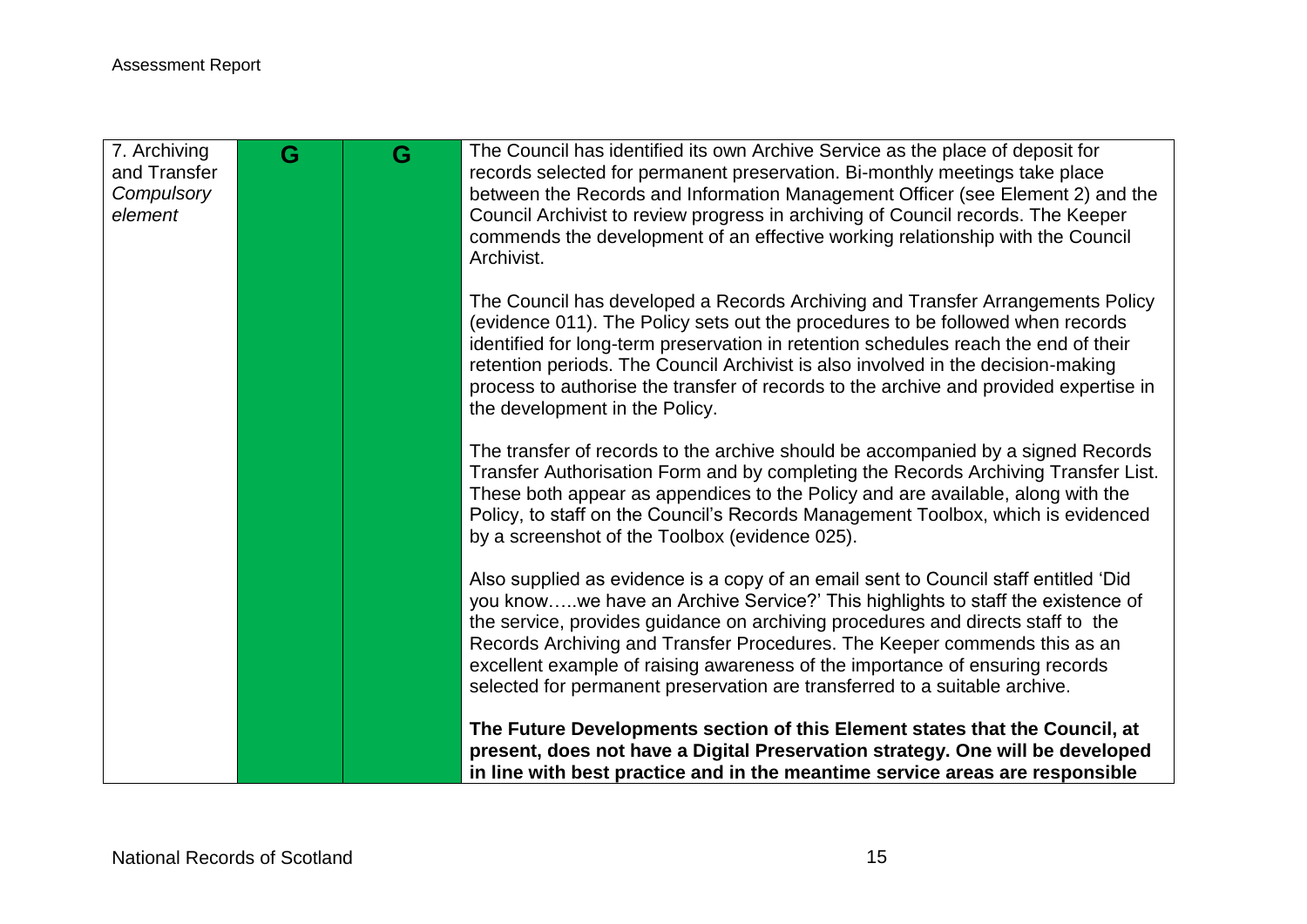|                                                     |   |   | for assisting in the preservation of digital records until a solution has been<br>developed. This is a common issue among public authorities, particularly<br>local authorities, and the Keeper welcomes the recognition of the problems<br>associated with digital preservation and looks forward to being kept informed<br>as the Council develops a solution.<br>The Keeper agrees that the Council has arrangements in place to allow it to transfer<br>records to a suitable archive in accordance with the requirements of its records                               |
|-----------------------------------------------------|---|---|----------------------------------------------------------------------------------------------------------------------------------------------------------------------------------------------------------------------------------------------------------------------------------------------------------------------------------------------------------------------------------------------------------------------------------------------------------------------------------------------------------------------------------------------------------------------------|
| 8. Information<br>Security<br>Compulsory<br>element | G | G | retention schedules.<br>The RMP states that the security of all Council records and information is managed<br>through the application of the Records Management Procedures and Standards<br>(evidence 012), Acceptable Use Policy (evidence 013) and Security Classification<br>Scheme (evidence 014).                                                                                                                                                                                                                                                                     |
|                                                     |   |   | The Records Management Procedures and Standards document describes the<br>processes in place to protect the information created, collected and managed by the<br>Council. It emphasises the importance of secure, timely destruction of records in line<br>with the retention schedules, of managing emails appropriately, maintaining the<br>security of records and of complying with the regulatory framework around records<br>and information. The document is available to staff in the Records Management<br>Toolbox area of the Council's intranet (evidence 025). |
|                                                     |   |   | The Acceptable Use Policy details the measures in place to protect the Council's<br>information and systems. It covers the use of the internet, email and social media. It<br>also covers access controls, passwords, use of encryption, and use of Council<br>computer equipment. It also contains procedures for reporting security incidents and<br>contains a Security Incident Report Form as an appendix.                                                                                                                                                            |
|                                                     |   |   | The Security Classification Scheme details the Council's levels of security<br>classification applied to its records and the steps to be taken to protect them. It also                                                                                                                                                                                                                                                                                                                                                                                                    |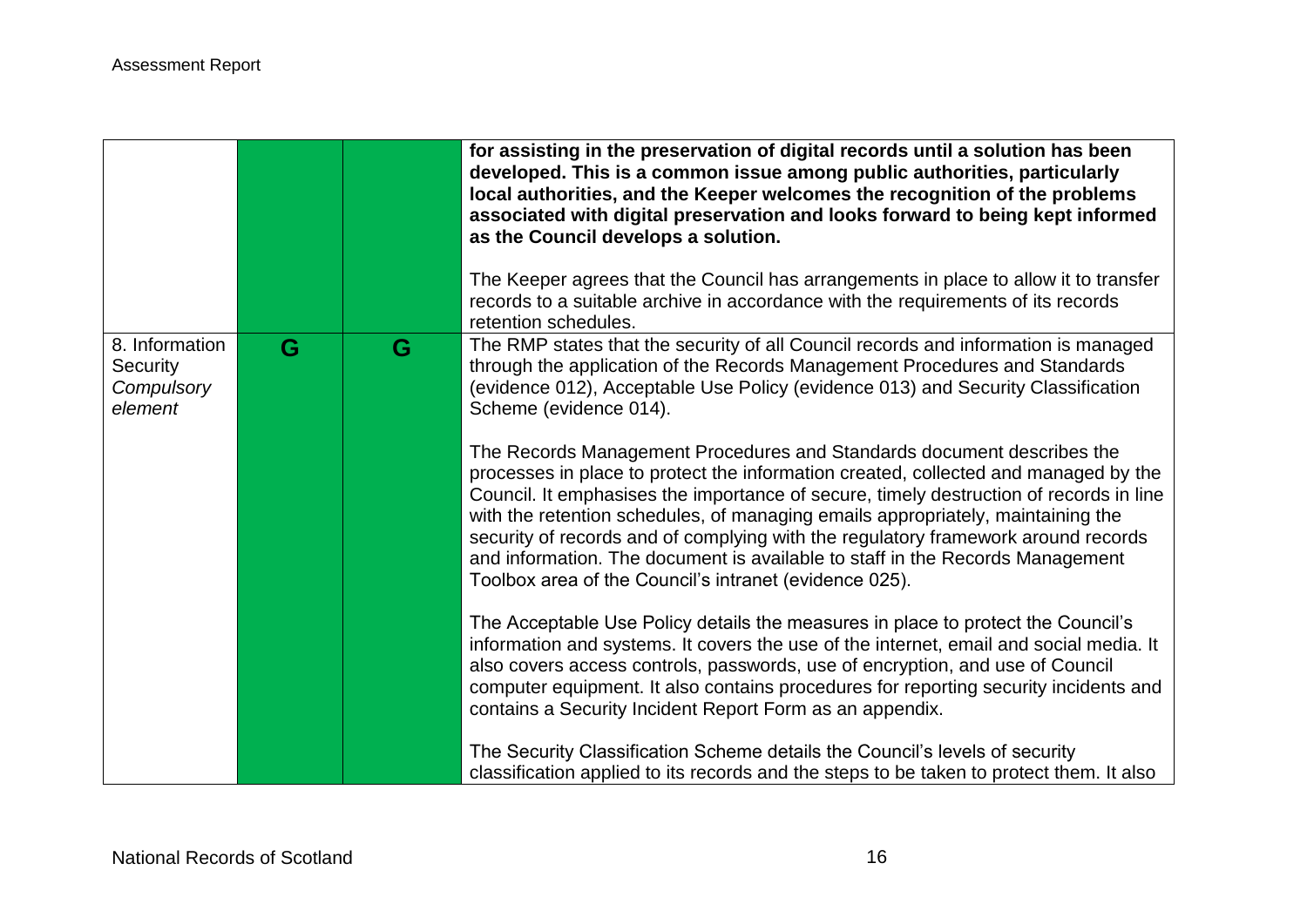|                       |   |   | states that hard copy records should be securely locked away.                                                                                                                                                                                                                                                                                                                                                                                                                                                                                                                                                                                                                                                            |
|-----------------------|---|---|--------------------------------------------------------------------------------------------------------------------------------------------------------------------------------------------------------------------------------------------------------------------------------------------------------------------------------------------------------------------------------------------------------------------------------------------------------------------------------------------------------------------------------------------------------------------------------------------------------------------------------------------------------------------------------------------------------------------------|
|                       |   |   | The RMP states that all staff at induction are required to undertake information<br>security and Data Protection training. This includes physical and building security. A<br>screenshot of the eLearning module has been submitted (evidence 015).                                                                                                                                                                                                                                                                                                                                                                                                                                                                      |
|                       |   |   | Also supplied is an Information Security at Work poster (evidence 037) which<br>advises staff to lock away confidential records when not at their desks, keep<br>passwords secure and protecting information when out of the office. The Keeper<br>commends the use of posters as an effective way of raising awareness of<br>information security procedures.                                                                                                                                                                                                                                                                                                                                                           |
|                       |   |   | The Future Developments section of this Element that the Council is undertaking a<br>number of initiatives to further improve the protection of its records and information.<br>The Keeper requests to be kept informed of these initiatives.                                                                                                                                                                                                                                                                                                                                                                                                                                                                            |
|                       |   |   | The Keeper agrees that there appropriate measures in place to protect the<br>information and records created and managed by the Council.                                                                                                                                                                                                                                                                                                                                                                                                                                                                                                                                                                                 |
| 9. Data<br>Protection | G | A | The RMP was originally submitted prior to May 2018 and states that the Council<br>fully endorses and adheres to the principles of the Data Protection Act 1998 and<br>that it is working towards full compliance with the Data Protection Act 2018. Its Data<br>Protection Policy (evidence 016) describes the processes in place to protect<br>personal information. It outlines the eight principles of Data Protection, describes its<br>scope and allocates responsibilities for compliance. The RMP states that the Policy<br>is available on the Council's intranet. A screenshot of the Council's Data Protection<br>site (evidence 047) has been submitted. This shows that the Policy is available to<br>staff. |
|                       |   |   | The Future Developments section of the Element states that the Policy will be<br>reviewed in line with the General Data Protection Regulation (GDPR) and                                                                                                                                                                                                                                                                                                                                                                                                                                                                                                                                                                 |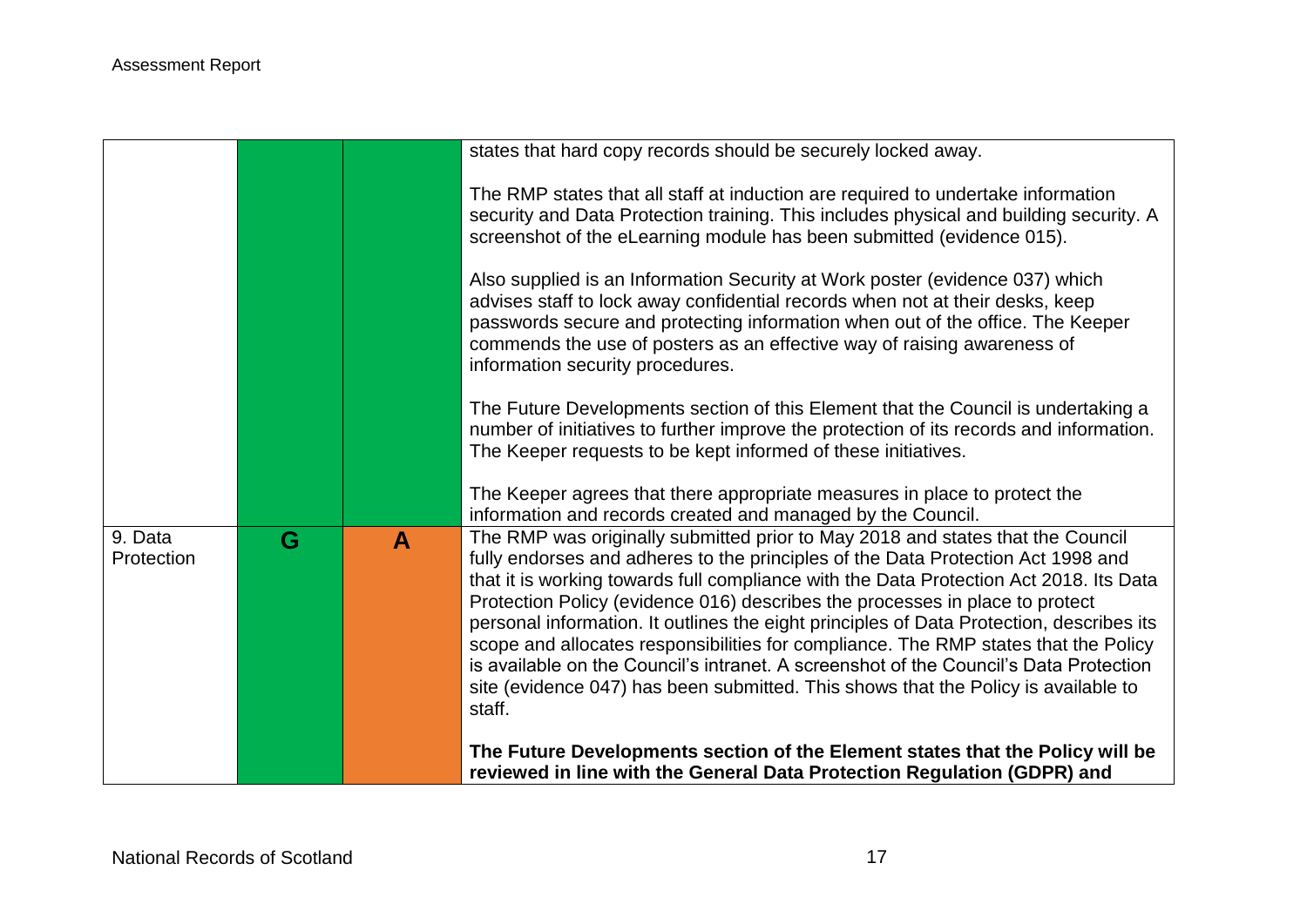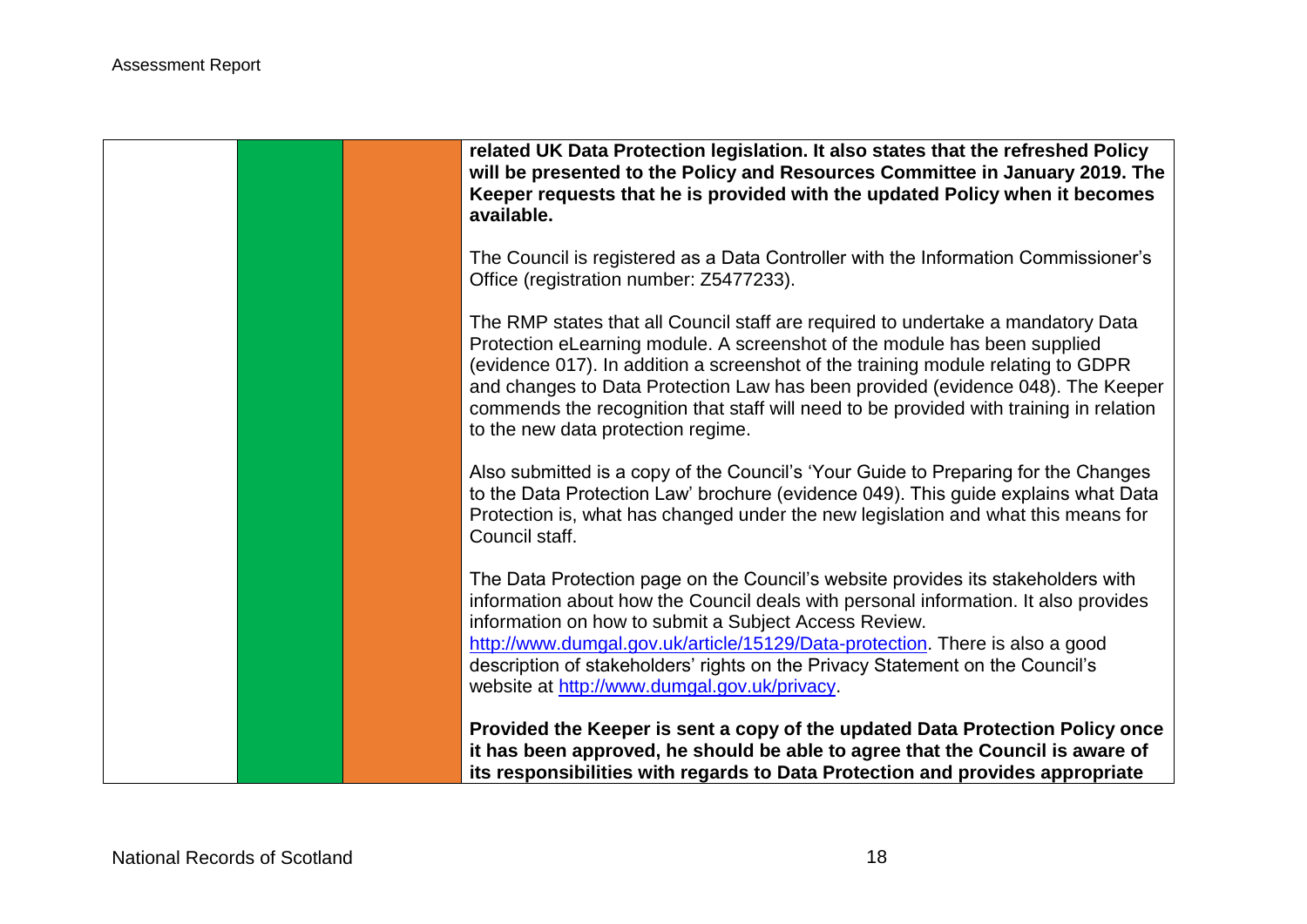|                 |   |   | training for its staff.                                                                                                                                              |
|-----------------|---|---|----------------------------------------------------------------------------------------------------------------------------------------------------------------------|
| 10. Business    | G | G | The Council's Information Asset Register describes the information assets held by                                                                                    |
| Continuity      |   |   | each service area. It identifies the Information Asset Owners, the personal                                                                                          |
| and Vital       |   |   | information held in that area, the format the information is held in and which system                                                                                |
| Records         |   |   | is used to manage it, and the security classification applied to the information. It is                                                                              |
|                 |   |   | also used to identify the potential risks relating to the information. Extracts from the<br>Information Asset Register have been supplied (evidence 018).            |
|                 |   |   |                                                                                                                                                                      |
|                 |   |   | The RMP states that each key service area is required to have a Business                                                                                             |
|                 |   |   | Continuity Plan (BCP) in place which describes the actions to be taken recover                                                                                       |
|                 |   |   | critical business activities in the event of an incident. A log of critical functions is                                                                             |
|                 |   |   | held by the Resilience and Community Safety service which is overseen by the                                                                                         |
|                 |   |   | Director of the Communities Directorate. A sample BCP for Business and<br>Technology Solutions Service has been submitted (evidence 019).                            |
|                 |   |   |                                                                                                                                                                      |
|                 |   |   | The Council regularly backs up its electronic records and systems to mitigate                                                                                        |
|                 |   |   | against a disaster. The RMP states that the Council's IT team are responsible for                                                                                    |
|                 |   |   | maintaining these back-ups and for retrieving them when required. Back-ups are                                                                                       |
|                 |   |   | taken daily. This allows electronic records to be restored in the event of an<br>interruption to normal business. The procedures for this are detailed in a document |
|                 |   |   | (evidence 045) which has been supplied as evidence.                                                                                                                  |
|                 |   |   |                                                                                                                                                                      |
|                 |   |   | Semi-current paper records are protected by being sent to an offsite record store.                                                                                   |
|                 |   |   | The processes for governing the transfer of records to the store are described in the                                                                                |
|                 |   |   | Record Store Procedures document (evidence 042).                                                                                                                     |
|                 |   |   | The Keeper is able to agree that the Council can recover its records in the event of                                                                                 |
|                 |   |   | a disaster.                                                                                                                                                          |
| 11. Audit trail | A | G | The Council uses a number of systems to manage its records, namely line-of-                                                                                          |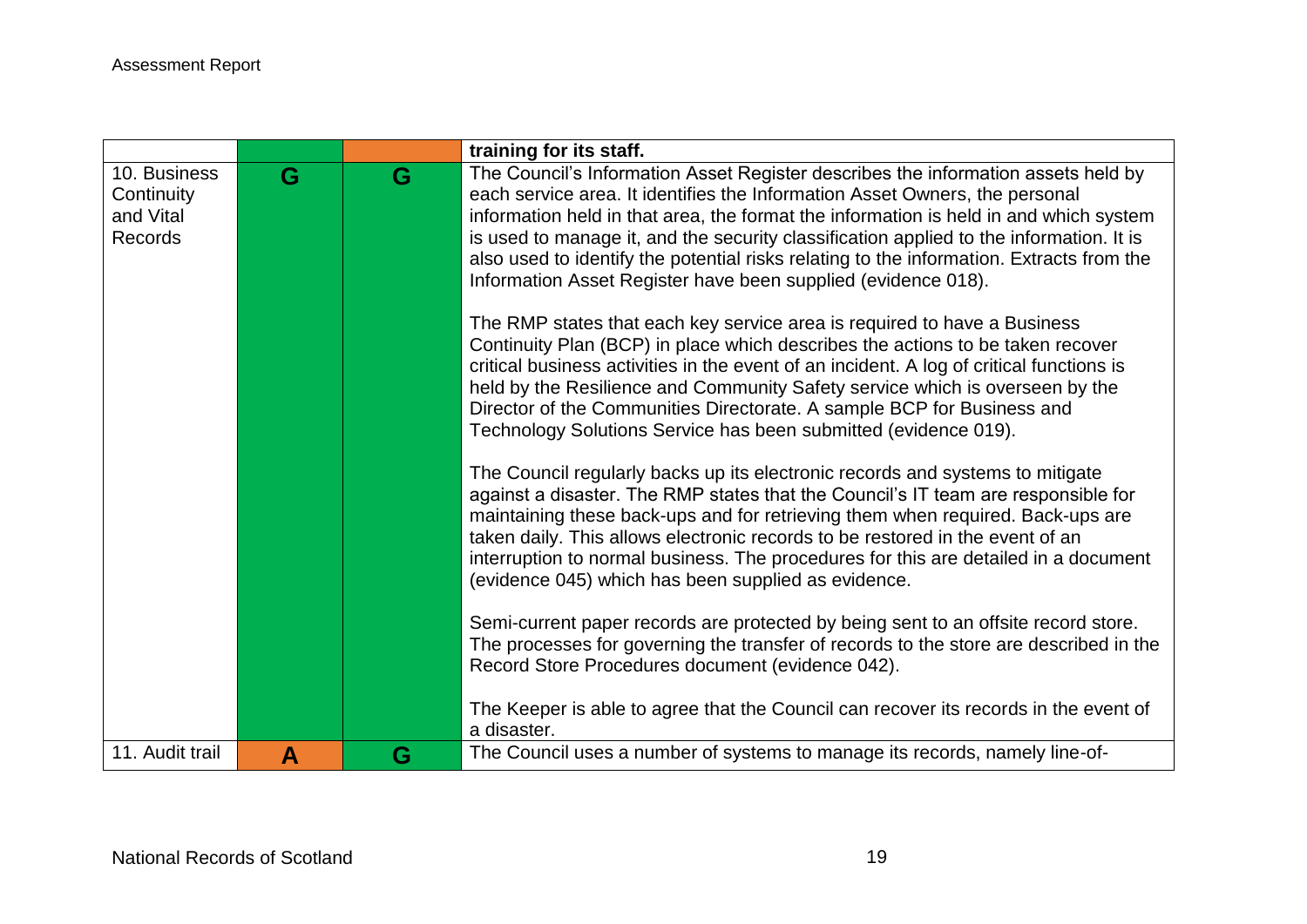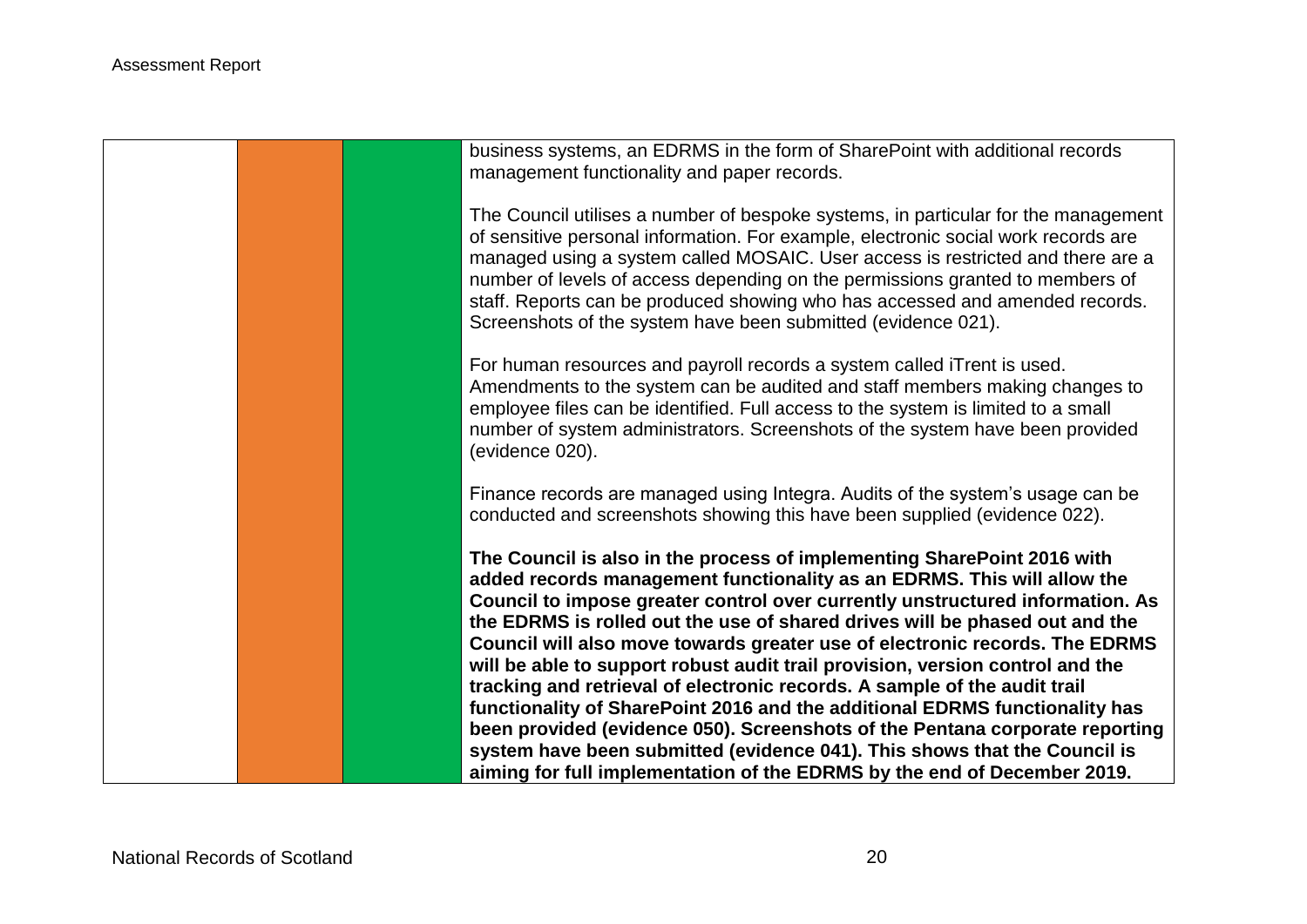|                                                                      |   |   | The Keeper requests that he is kept informed of the progress of this work.                                                                                                                                                                                                                                                                                                                                 |
|----------------------------------------------------------------------|---|---|------------------------------------------------------------------------------------------------------------------------------------------------------------------------------------------------------------------------------------------------------------------------------------------------------------------------------------------------------------------------------------------------------------|
|                                                                      |   |   | The RMP states that hard-copy social work files are held in a record store. These<br>have been catalogued using a database which includes the service user's details,<br>file box number and shelf number so that files can be more easily located. The<br>Council has created a File Movement Form to track the location of these files. A<br>copy of the template Form has been supplied (evidence 023). |
|                                                                      |   |   | The RMP also states that all boxes in the record store have been barcoded allowing<br>the movements of records to be easily tracked. The audit trail information is retained<br>after the records have been destroyed to evidence this.                                                                                                                                                                    |
|                                                                      |   |   | The Keeper can agree this Element on an 'Improvement Model' basis. This<br>means that the authority has identified a gap in provision (the lack of audit<br>trail provision for currently unstructured electronic records) and has outlined<br>how it intends to close this gap. This agreement is dependent upon the<br>Keeper being regularly informed of the progress of this work.                     |
| 12.<br>Competency<br>Framework<br>for records<br>management<br>staff | G | G | The Council has a dedicated Records and Information Management Officer to<br>implement the RMP. She also has operational day-to-day responsibility for records<br>management within the Council (see Element 2). The Records and Information<br>Management Officer's job description and person specification (evidence 003)<br>confirms these key responsibilities.                                       |
|                                                                      |   |   | The Council has a Corporate Development Unit which is committed to ensuring that<br>staff have access to a range of training opportunities.                                                                                                                                                                                                                                                                |
|                                                                      |   |   | Section 4.2 of the Records Management Policy (evidence 002) contains a<br>commitment to make records management training readily available to staff. To this<br>end, the Council has developed a mandatory records management eLearning<br>module for all staff. Screenshots of this training have been provided (evidence 024).                                                                           |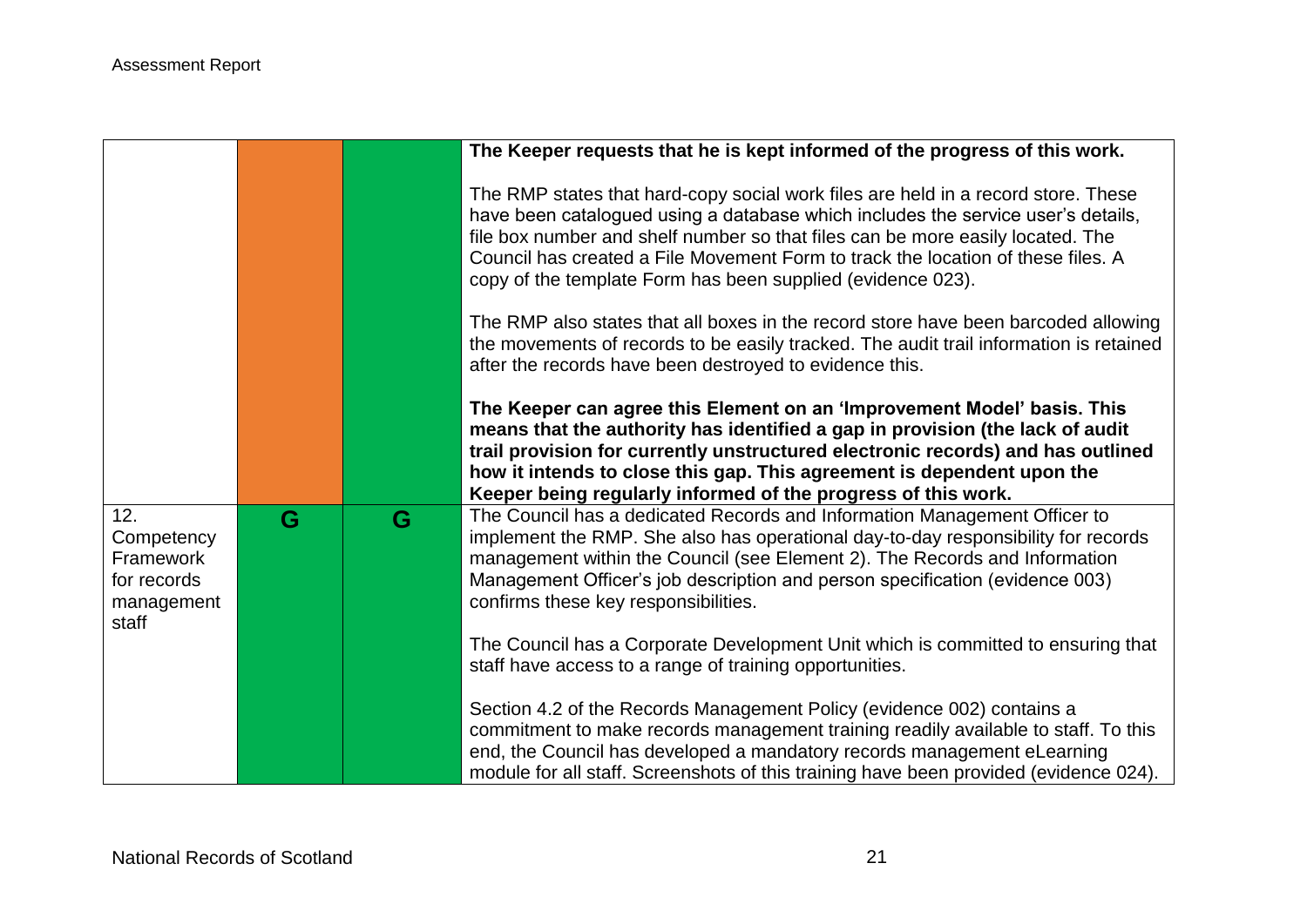Reports showing who has completed the training can be created and are reported to the Business Management Group, who then promote uptake to their directorates. The RMP states that training and support will be provided as the EDRMS is rolled out across the organisation.

The RMP states that in November 2016 all policies, procedures and guidance relating to records and information management were reviewed and standardised and published as the Records Management Toolbox. This provides staff with a useful single point of reference for guidance on records and information management. A screenshot showing the availability of policies and procedures on the Toolbox has been submitted (evidence 025). Also provided is an email (evidence 026) from the Director of Corporate Services (see Element 1) encouraging all staff to use the Toolbox and making them aware of all the support available to help raise awareness of their responsibilities.

The Council has also produced a series of posters to highlight records management issues. These include 'Records Management: Where to Start' and a series of posters with FAQs relating to records management, email management and retention scheduling and archiving (evidence 032-037). The Keeper commends the use of these posters as an excellent way of raising staff awareness of records management.

The RMP also states that the Council has created a network of Records Management Champions from across its Directorates. The Champions' role is to promote, support and monitor good record keeping practices within their service areas. The Champions Group meets with the Records and Information Officer, and other key staff such as the Council Archivist when necessary, on a quarterly basis to discuss progress and identify issues. A document describing the role of the Records Management Champions has been supplied (evidence 051). The Keeper commends the use of a network of Records Management Champions as this should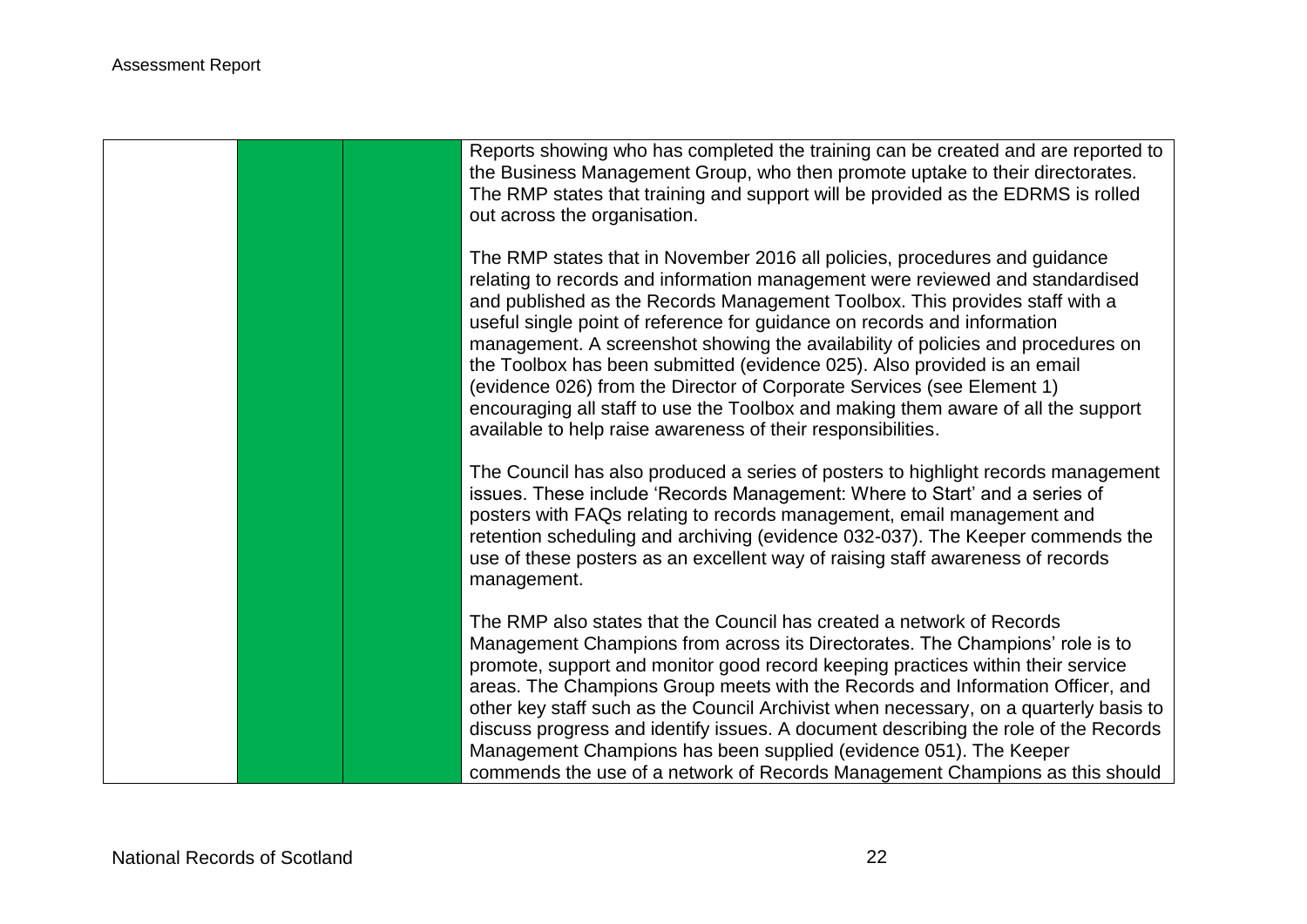|                                 |   |   | assist the Records and Information Management Officer and should also promote<br>consistency of practice across the authority.<br>The Keeper agrees that the Council recognises the importance of records<br>management and is committed to providing staff with appropriate training and                                                                                                                                                                                                                                                                                                                                                                                                                                                                                                                                                                                                                                                                                                                                                                                                                                                                                                                                                                                                                                                                                                                                                                                                                                                                                                                                           |
|---------------------------------|---|---|-------------------------------------------------------------------------------------------------------------------------------------------------------------------------------------------------------------------------------------------------------------------------------------------------------------------------------------------------------------------------------------------------------------------------------------------------------------------------------------------------------------------------------------------------------------------------------------------------------------------------------------------------------------------------------------------------------------------------------------------------------------------------------------------------------------------------------------------------------------------------------------------------------------------------------------------------------------------------------------------------------------------------------------------------------------------------------------------------------------------------------------------------------------------------------------------------------------------------------------------------------------------------------------------------------------------------------------------------------------------------------------------------------------------------------------------------------------------------------------------------------------------------------------------------------------------------------------------------------------------------------------|
| 13.<br>Assessment<br>and Review | G | G | guidance.<br>The Council is committed to ensuring that the RMP is kept up-to-date. The Records<br>and Information Management Officer (see Element 2) is responsible for conducting<br>the annual review of the RMP and associated policies and procedures.<br>The Council currently uses the JISC infoNet Records Management Maturity Model<br>to self-assess its records management provisions. A sample of the assessment form<br>has been supplied showing maturity levels as at February 2018 (evidence 027).<br>There are a number of actions, such as the implementation of the EDRMS, and<br>these are built in to the RMP. The RMP also states the intention to use the National<br>Records of Scotland's Progress Update Review (PUR) self-assessment mechanism<br>to report progress to the Keeper. Additionally, the voluntary formal re-submission of<br>the RMP under Section 5(6) of the Public Records (Scotland) Act 2011 shows a<br>strong commitment to ensuring that records management arrangements are<br>regularly reviewed and updated and this is commended by the Keeper.<br>The RMP and the Records Management Policy are approved by the Policy and<br>Resources Committee. Records management progress and issues are reported to<br>the Business Management Group and the Corporate Services Programme<br>Executive. As a key area of the Council's work, progress of the Records<br>Management Programme is reported through the corporate reporting system<br>Pentana. Screenshots of the Pentana corporate reporting system have been<br>submitted (evidence 041) showing how progress is reported. |
|                                 |   |   | The RMP states that the Information Management Group is responsible for the                                                                                                                                                                                                                                                                                                                                                                                                                                                                                                                                                                                                                                                                                                                                                                                                                                                                                                                                                                                                                                                                                                                                                                                                                                                                                                                                                                                                                                                                                                                                                         |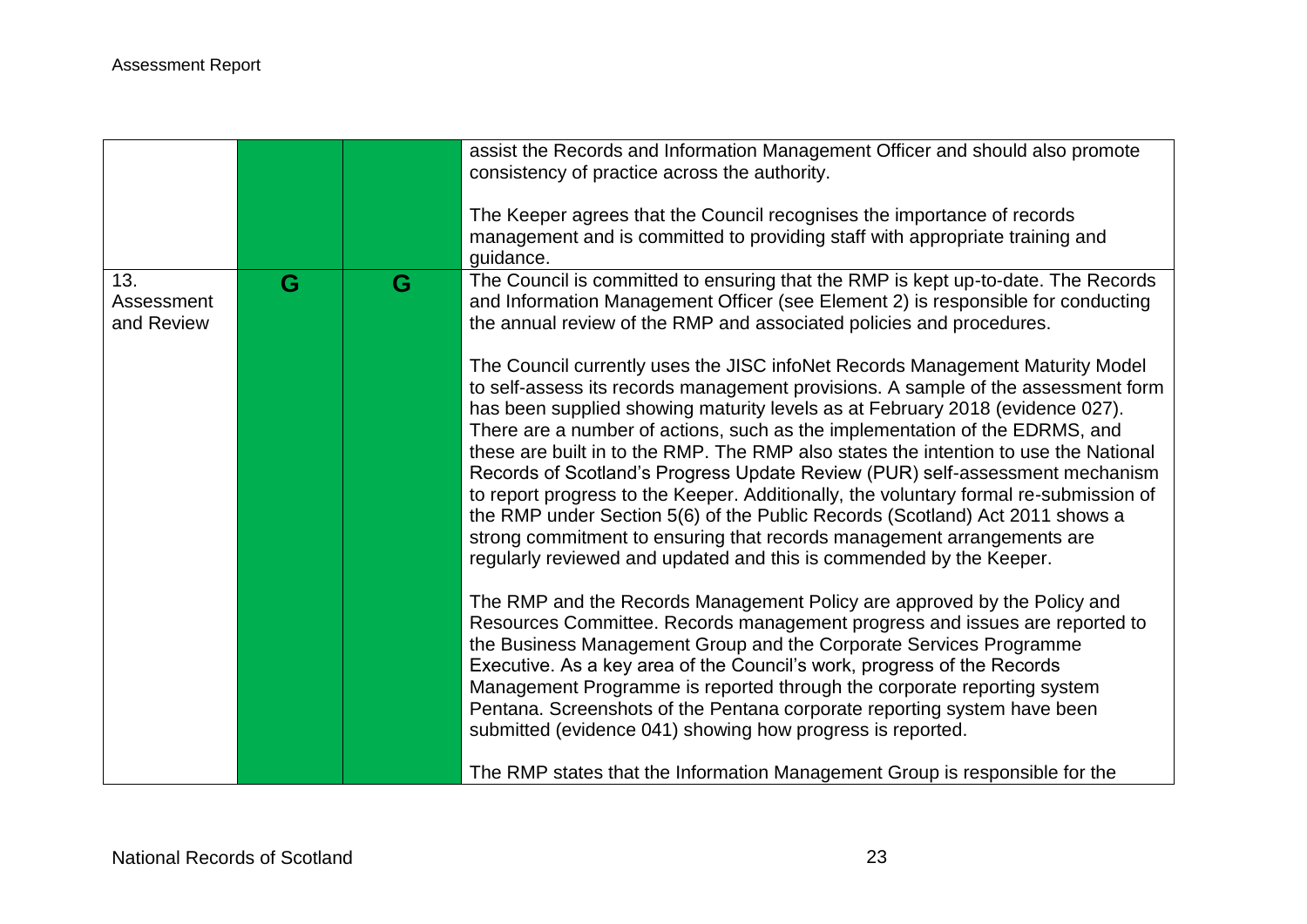|                           |   |   | develop of information management, including Data Protection measures and<br>processes within the Council, quality assurance of processes, to consider requests<br>for information sharing and development of protocols and to ensure learning and<br>action is identified for all Council services. A document outlining the membership<br>and remit of the Information Management Group (evidence 052) has been provided.<br>Membership of the Group is drawn from across the Council and is chaired by the<br>Director of Corporate Services (see Element 1). The Group reports quarterly to the<br>Senior Leadership Team.<br>The Keeper agrees that there are processes in place to ensure that the Council's<br>RMP and associated policies and procedures are regularly assessed and kept up-<br>to-date. |
|---------------------------|---|---|------------------------------------------------------------------------------------------------------------------------------------------------------------------------------------------------------------------------------------------------------------------------------------------------------------------------------------------------------------------------------------------------------------------------------------------------------------------------------------------------------------------------------------------------------------------------------------------------------------------------------------------------------------------------------------------------------------------------------------------------------------------------------------------------------------------|
| 14. Shared<br>Information | G | G | The RMP states that in certain circumstances the Council shares information with<br>third parties. In order to govern the sharing of information, the Council signed up in<br>2012 to the Scottish Accord for the Sharing of Personal Information (SASPI) along<br>with partners from the Dumfries and Galloway area, such as the NHS, Police, and<br>Fire and Rescue. The Keeper is aware of SASPI and recognises that it is commonly<br>used by Scottish public authorities.                                                                                                                                                                                                                                                                                                                                   |
|                           |   |   | SASPI identifies the commitments required by each partner involved to ensure<br>secure information sharing. Specific instances of information sharing are<br>administered by Information Sharing Protocols (ISPs). Sample ISPs have been<br>submitted showing how these arrangements work in practice (evidence 028 and<br>029). These also cover the governance of the information being shared.                                                                                                                                                                                                                                                                                                                                                                                                                |
|                           |   |   | The Council states that the Scottish Government has issued an Information Sharing<br>Framework to replace SASPI. The RMP states that the Council is currently working<br>to adopt the new framework over the coming months. As a result it will also review<br>its information sharing arrangements and will also ensure that these are compliant<br>with GDPR and the revised UK Data Protection legislation. The RMP commits the                                                                                                                                                                                                                                                                                                                                                                               |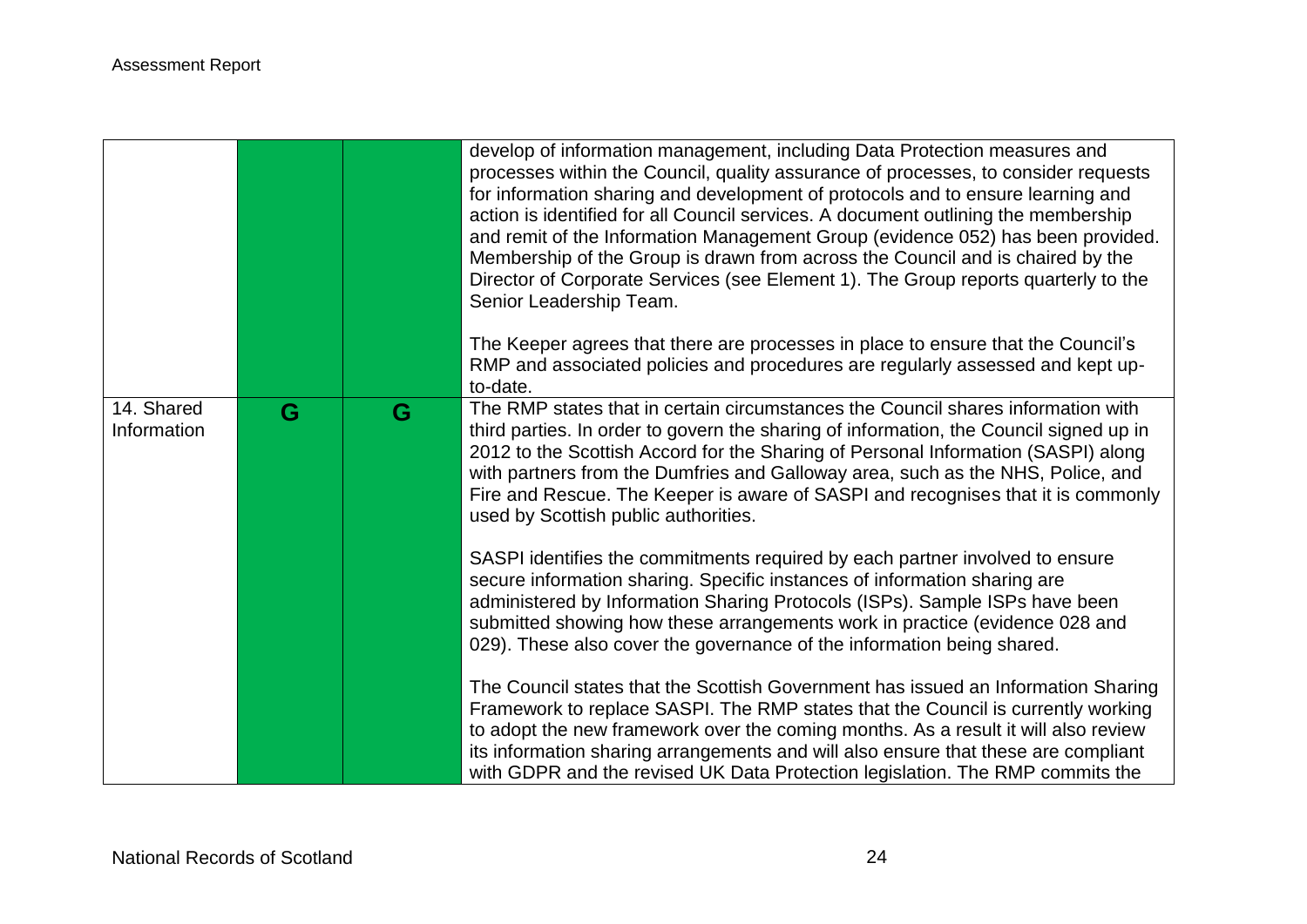|  | Council to updating related policies and guidance. The Keeper will need to be kept<br>updated as this work progresses and sent any revised policies and<br>procedures. |
|--|------------------------------------------------------------------------------------------------------------------------------------------------------------------------|
|  | The Keeper agrees that the Council has procedures in place to ensure that<br>information is shared securely with other bodies.                                         |

# **6. Keeper's Summary**

Elements 1-14 that the Keeper considers should be in a public authority records management plan have been properly considered by Dumfries and Galloway Council, Licensing Board, Assessor and Electoral Registration Officer and South West of Scotland Transport Partnership (SWestrans). Policies and governance structures are in place to implement the actions required by the plan.

# **7. Keeper's Determination**

Based on the assessment process detailed above, the Keeper agrees the RMP of Dumfries and Galloway Council, Licensing Board, Assessor and Electoral Registration Officer and South West of Scotland Transport Partnership (SWestrans).

The Keeper recommends that Dumfries and Galloway Council, Licensing Board, Assessor and Electoral Registration Officer and South West of Scotland Transport Partnership (SWestrans) should publish its agreed RMP as an example of good practice within the authority and the sector.